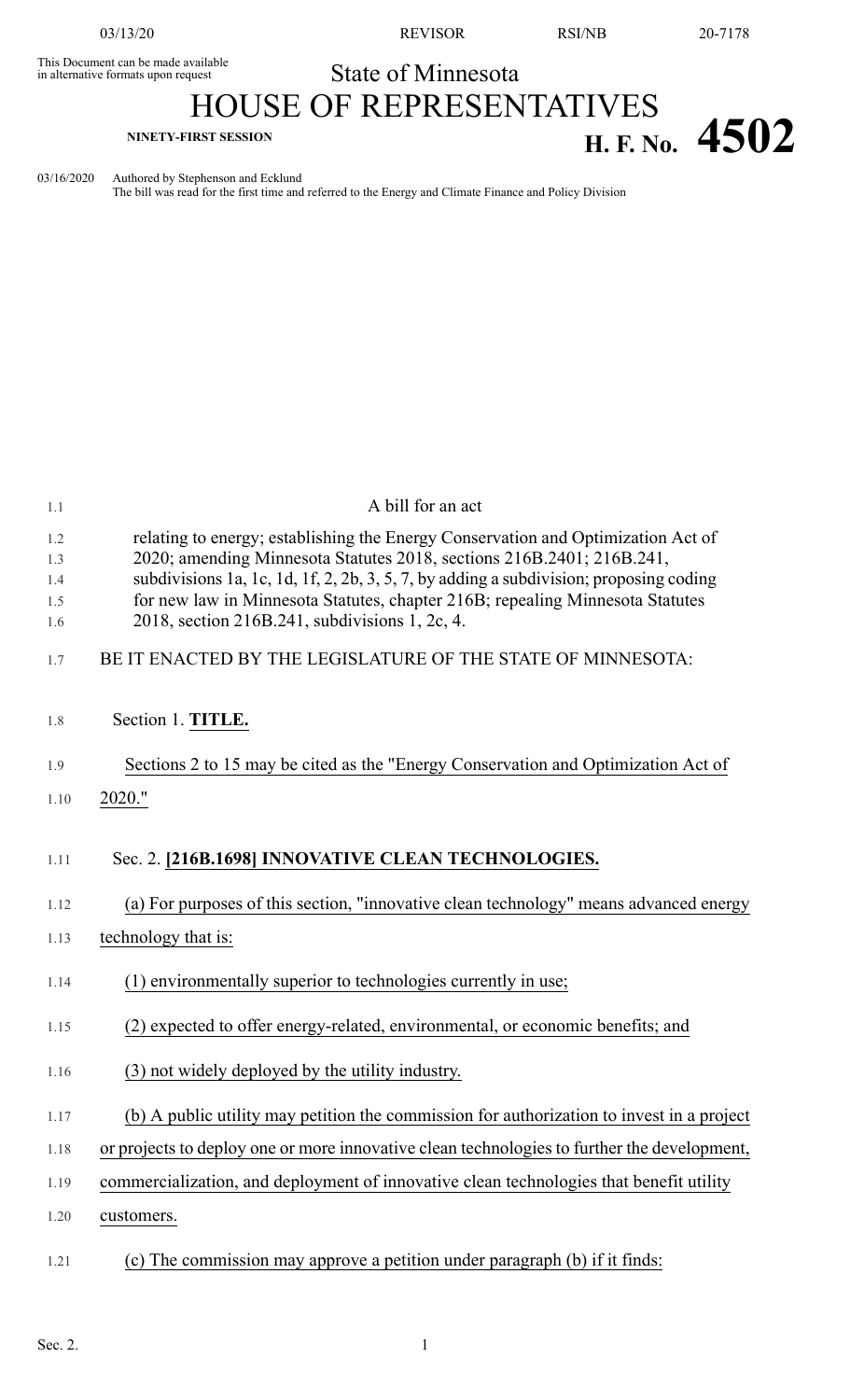2.1 (1) the technologies proposed are innovative clean technologies; 2.2 (2) the utility has demonstrated the investment in an innovative clean energy technology 2.3 is likely to provide benefits to customers that exceed the cost; 2.4 (3) the utility is meeting its energy conservation goals under section 216B.241; and 2.5 (4) the petition does not result in a utility spending more than \$5,000,000 per year on 2.6 innovative clean technologies under this section. 2.7 (d) The commission may authorize a public utility to file a rate schedule containing 2.8 provisions that automatically adjust charges for public utility service in direct relation to 2.9 changes in prudent costs incurred by a utility under this section, up to \$5,000,000 each year. 2.10 To the extent the utility investment under this section is for a capital asset, the utility may 2.11 request that the asset be included in the utility's rate base.

2.12 Sec. 3. Minnesota Statutes 2018, section 216B.2401, is amended to read:

## 2.13 **216B.2401 ENERGY SAVINGS AND OPTIMIZATION POLICY GOAL.**

2.14 (a) The legislature finds that energy savings are an energy resource, and that cost-effective 2.15 energy savings are preferred over all other energy resources. In addition, the legislature 2.16 finds that optimizing the timing and method used by energy consumers to manage energy 2.17 use can provide significant benefits to the consumers and to the utility system as a whole. 2.18 The legislature further finds that cost-effective energy savings and load management 2.19 programs should be procured systematically and aggressively in order to reduce utility costs 2.20 for businesses and residents, improve the competitiveness and profitability of businesses, 2.21 create more energy-related jobs, reduce the economic burden of fuel imports, and reduce 2.22 pollution and emissions that cause climate change. Therefore, it is the energy policy of the 2.23 state of Minnesota to achieve annual energy savings equal equivalent to at least  $1.5$  2.5 2.24 percent of annual retail energy sales of electricity and natural gas through cost-effective 2.25 energy conservation improvement programs and rate design, energy efficiency achieved by 2.26 energy consumers without direct utility involvement, energy codes and appliance standards, 2.27 programs designed to transform the market or change consumer behavior, energy savings 2.28 resulting from efficiency improvements to the utility infrastructure and system, and other 2.29 efforts to promote energy efficiency and energy conservation. multiple measures, including 2.30 but not limited to:

- 2.31 (1) cost-effective energy conservation improvement programs and efficient fuel-switching 2.32 utility programs under sections 216B.2402 to 216B.241;
- 2.33 (2) rate design;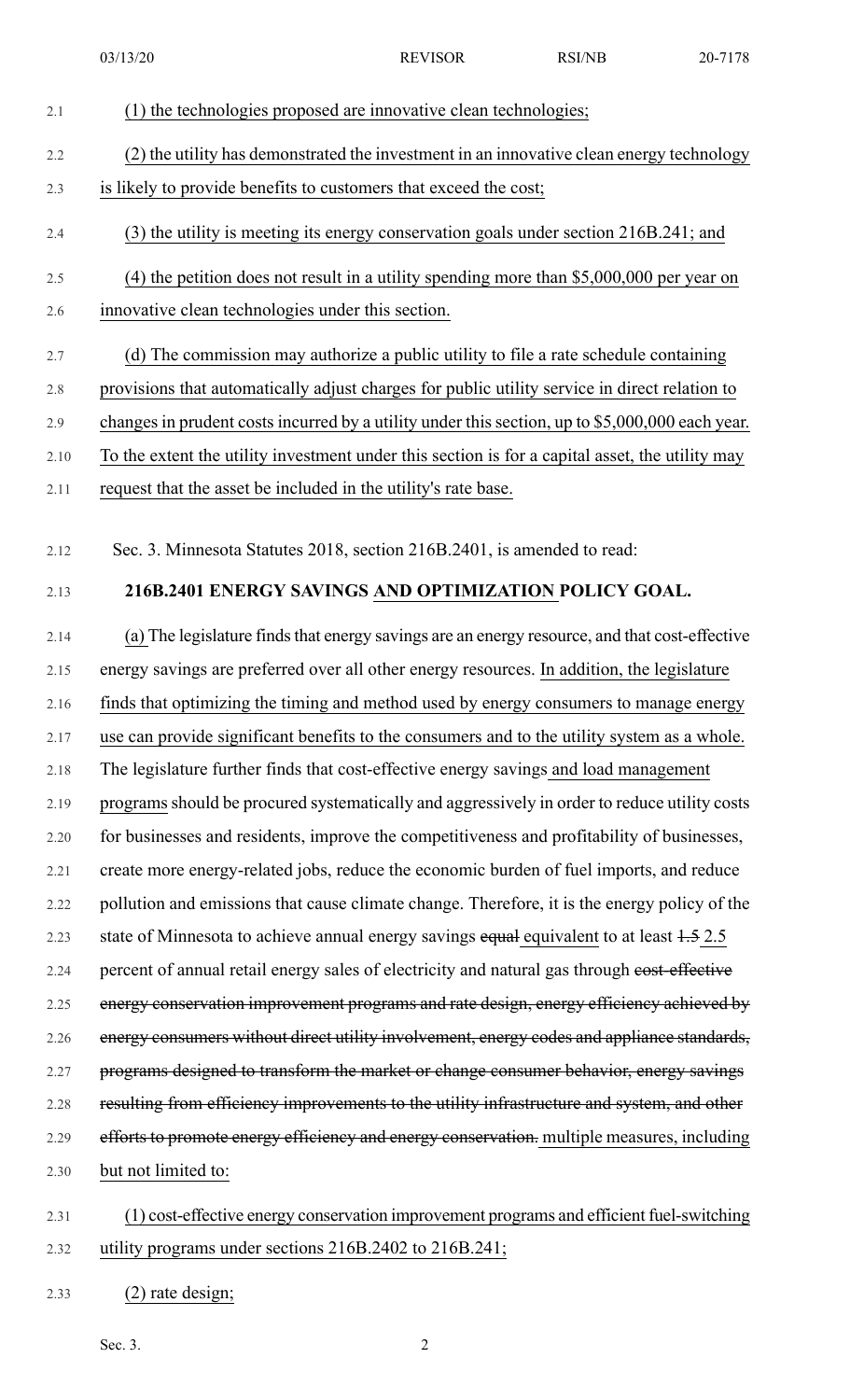| 3.1  | (3) energy efficiency achieved by energy consumers without direct utility involvement;             |
|------|----------------------------------------------------------------------------------------------------|
| 3.2  | (4) advancements in statewide energy codes and cost-effective appliance and equipment              |
| 3.3  | standards;                                                                                         |
| 3.4  | (5) programs designed to transform the market or change consumer behavior;                         |
| 3.5  | (6) energy savings resulting from efficiency improvements to the utility infrastructure            |
| 3.6  | and system; and                                                                                    |
| 3.7  | (7) other efforts to promote energy efficiency and energy conservation.                            |
| 3.8  | (b) A utility is encouraged to design and offer to its customers load management programs          |
| 3.9  | that enable (1) customers to maximize the economic value gained from the energy purchased          |
| 3.10 | from the customer's utility service provider, and (2) utilities to optimize the infrastructure     |
| 3.11 | and generation capacity needed to effectively serve customers and facilitate the integration       |
| 3.12 | of renewable energy into the energy system.                                                        |
| 3.13 | (c) The commissioner must provide a reasonable estimate for progress toward the                    |
| 3.14 | statewide energy-savings goal under paragraph (a) in the annual report required under section      |
| 3.15 | 216B.241, subdivision 1c, along with recommendations for administrative or legislative             |
| 3.16 | initiatives to increase energy savings toward that goal. The commissioner must also annually       |
| 3.17 | report on the energy productivity of the state's economy by providing an estimate of the           |
| 3.18 | ratio of economic output produced in the most recently completed calendar year to the              |
| 3.19 | primary energy inputs used in that year.                                                           |
| 3.20 | Sec. 4. [216B.2402] DEFINITIONS.                                                                   |
| 3.21 | (a) For the purposes of section 216B.16, subdivision 6b, and sections 216B.2401 to                 |
| 3.22 | 216B.241, the terms defined in this section have the meanings given them.                          |
| 3.23 | (b) "Consumer-owned utility" means a municipal gas utility, a municipal electric utility,          |
| 3.24 | or a cooperative electric association.                                                             |
| 3.25 | (c) "Cumulative lifetime savings" means the total electric energy or natural gas savings           |
| 3.26 | during a year from energy conservation improvements installed: (1) during the same year;           |
| 3.27 | or $(2)$ in previous years, but that are still operational and have not reached the end of the     |
| 3.28 | improvement's useful life.                                                                         |
| 3.29 | (d) "Efficient fuel-switching improvement" means a project that: replaces a fuel used              |
| 3.30 | by a customer with electricity or natural gas delivered at retail by a utility subject to this     |
| 3.31 | section, and results in a net increase in the use of electricity or natural gas and a net decrease |
| 3.32 | in source energy consumption on a fuel-neutral basis; and otherwise meets the criteria             |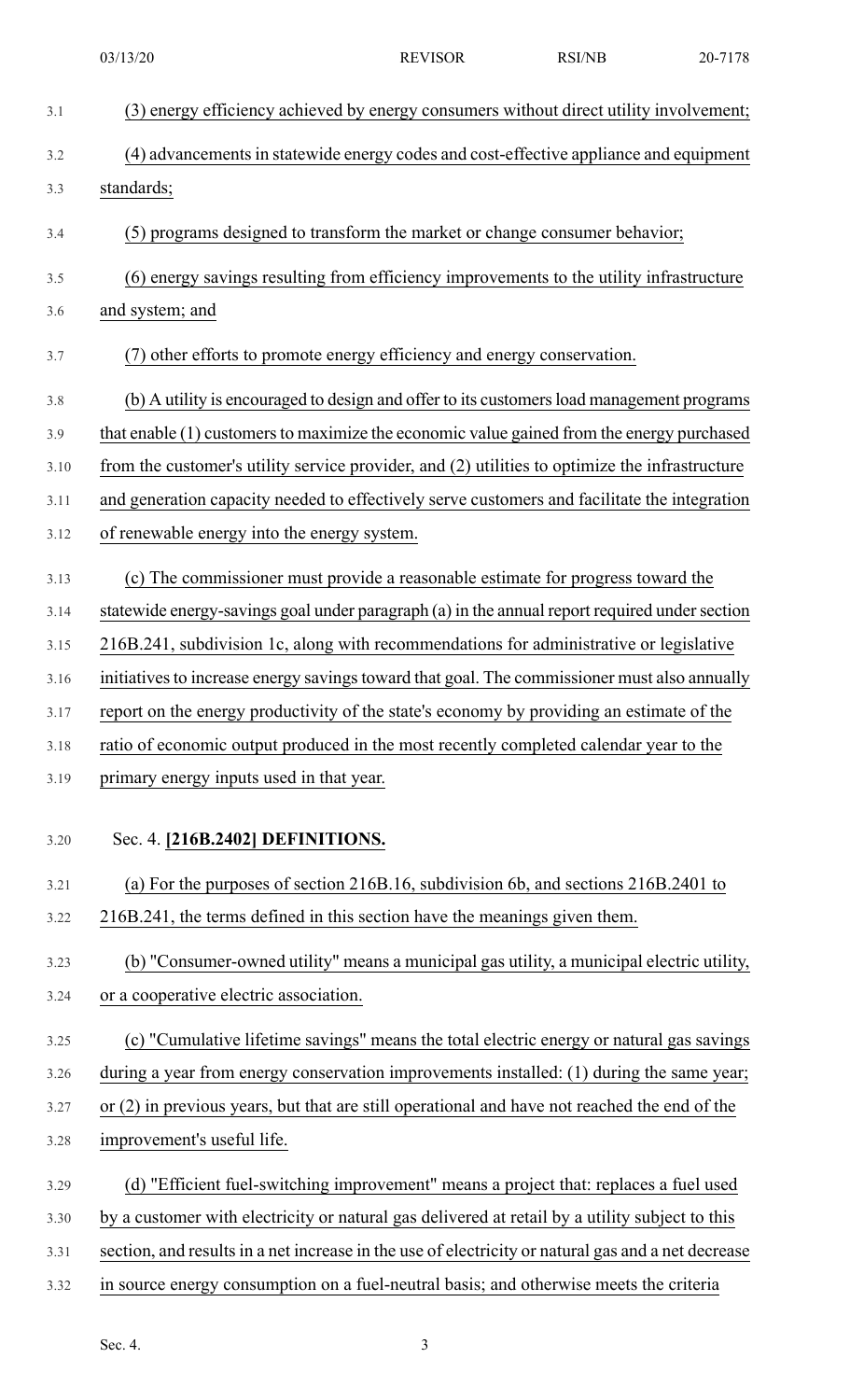| 4.1  | established for consumer-owned utilities in section 216B.2403, subdivision 8, and for public        |
|------|-----------------------------------------------------------------------------------------------------|
| 4.2  | utilities under section 216B.241, subdivision 11. An efficient fuel-switching improvement           |
| 4.3  | requires the installation of equipment that utilizes electricity or natural gas, resulting in a     |
| 4.4  | reduction or elimination of use of the previous fuel. An efficient fuel-switching improvement       |
| 4.5  | is not an energy conservation improvement or energy efficiency even if it results in a net          |
| 4.6  | reduction in electricity or natural gas use.                                                        |
| 4.7  | (e) "Energy conservation" means an action that results in a net reduction in electricity            |
| 4.8  | or natural gas consumption. Energy conservation does not include an efficient fuel-switching        |
| 4.9  | improvement.                                                                                        |
| 4.10 | (f) "Energy conservation improvement" means a project that results in energy efficiency             |
| 4.11 | or energy conservation. Energy conservation improvement may include waste heat that is              |
| 4.12 | recovered and converted into electricity, but does not include electric utility infrastructure      |
| 4.13 | projects approved by the commission under section 216B.1636. Energy conservation                    |
| 4.14 | improvement includes waste heat recovered and used as thermal energy.                               |
| 4.15 | (g) "Energy efficiency" means measures or programs, including energy conservation                   |
| 4.16 | measures or programs, that target consumer behavior, equipment, processes, or devices and           |
| 4.17 | are designed to produce either an absolute decrease in consumption of electricity or natural        |
| 4.18 | gas or a decrease in consumption of electric energy or natural gas on a per unit of production      |
| 4.19 | basis, without reducing the quality or level of service provided to the energy consumer.            |
| 4.20 | (h) "Fuel" means energy consumed by a retail utility customer. Fuel includes electricity,           |
| 4.21 | propane, natural gas, heating oil, gasoline, diesel fuel, or steam.                                 |
| 4.22 | (i) "Fuel neutral" means an approach that compares the use of various fuels for a given             |
| 4.23 | end use, using a common metric.                                                                     |
| 4.24 | (j) "Gross annual retail energy sales" means the annual electric sales to all retail customers      |
| 4.25 | in a utility's or association's Minnesota service territory or natural gas throughput to all retail |
| 4.26 | customers, including natural gas transportation customers, on a utility's distribution system       |
| 4.27 | in Minnesota. Gross annual retail energy sales does not include:                                    |
| 4.28 | $(1)$ gas sales to:                                                                                 |
| 4.29 | (i) a large energy facility;                                                                        |
| 4.30 | (ii) a large customer facility whose natural gas utility has been exempted by the                   |
| 4.31 | commissioner under section 216B.241, subdivision 1a, paragraph (a), with respect to natural         |
| 4.32 | gas sales made to the large customer facility; and                                                  |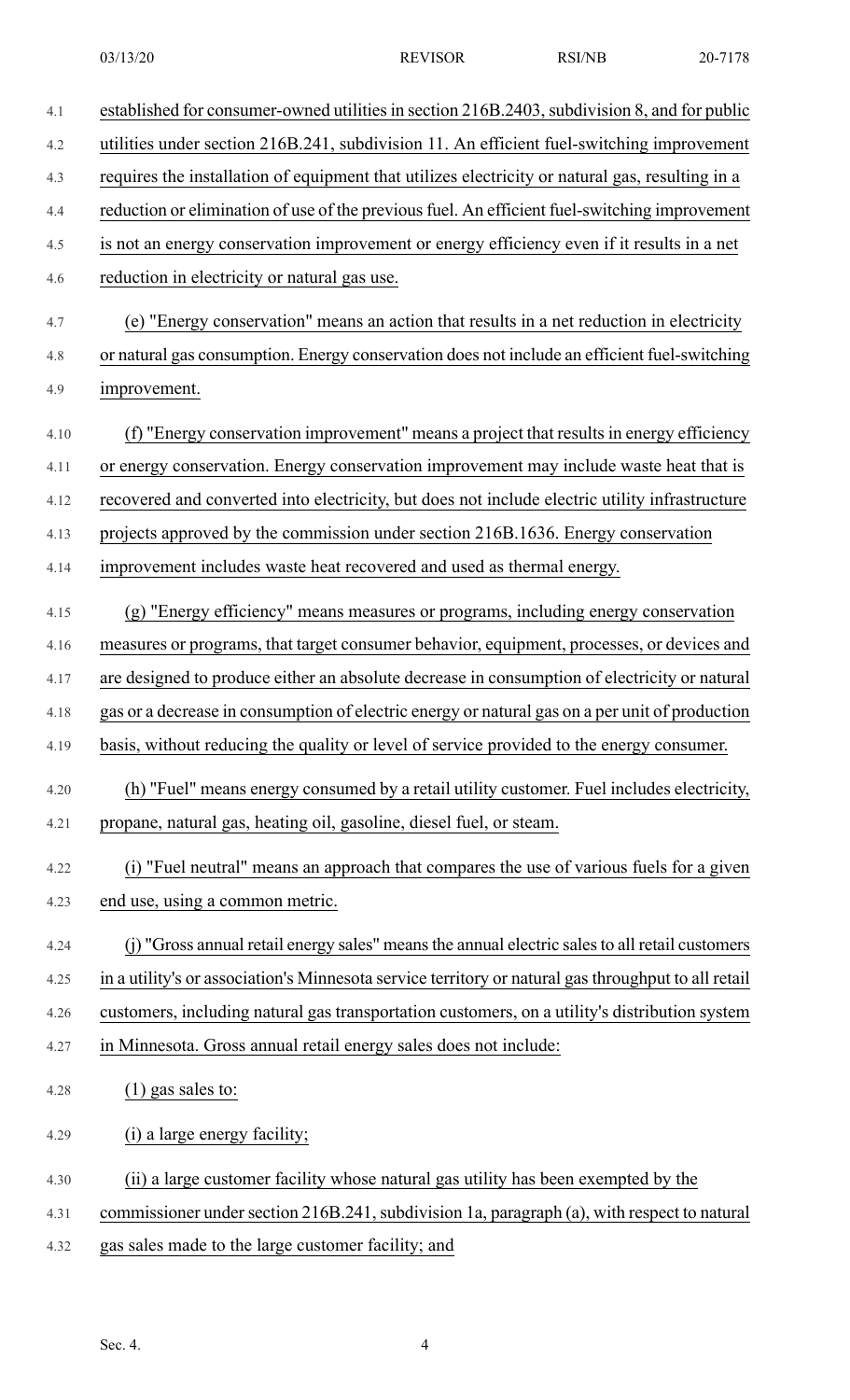- 5.1 (iii) a commercial gas customer facility whose natural gas utility has been exempted by 5.2 the commissioner under section 216B.241, subdivision 1a, paragraph (b), with respect to 5.3 natural gas sales made to the commercial gas customer facility; 5.4 (2) electric sales to a large customer facility whose electric utility has been exempted 5.5 by the commissioner under section 216B.241, subdivision 1a, paragraph (a), with respect 5.6 to electric sales made to the large facility; or 5.7 (3) the amount of increased electric sales associated with electric vehicle charging that 5.8 are the result of a utility program or rate until December 31, 2032. Incremental increases 5.9 in electric sales associated with electric vehicle charging after December 31, 2032, must be 5.10 included when determining a utility's gross annual retailsales. A utility must, in consultation 5.11 with the department, develop and report the relevant assumptions and calculation 5.12 methodologies used to determine programmatic electric vehicle sales. The final assumptions 5.13 and calculation methodologies must be complete by December 31, 2020. 5.14 (k) "Investments and expenses of a public utility" means the investments and expenses 5.15 incurred by a public utility in connection with an energy conservation improvement. 5.16 (l) "Large customer facility" means all buildings, structures, equipment, and installations 5.17 at a single site that collectively (1) impose a peak electrical demand on an electric utility's 5.18 system of at least 20,000 kilowatts, measured in the same way as the utility that serves the 5.19 customer facility measures electric demand for billing purposes, or (2) consume at least 5.20 500,000,000 cubic feet of natural gas annually. When calculating peak electrical demand, 5.21 a large customer facility may include demand offset by on-site cogeneration facilities and, 5.22 if engaged in mineral extraction, may aggregate peak energy demand from the large customer 5.23 facility's mining processing operations. 5.24 (m) "Large energy facility" has the meaning given in section 216B.2421, subdivision 2, 5.25 clause (1). 5.26 (n) "Lifetime energy savings" means the amount of savings a particular energy 5.27 conservation improvement produces over the improvement's effective useful lifetime. 5.28 (o) "Load management" means an activity, service, or technology that changes the timing 5.29 or the efficiency of a customer's use of energy that allows a utility or a customer to (1) 5.30 respond to local and regional energy system conditions, or (2) reduce peak demand for 5.31 electricity or natural gas. Load management that reduces the customer's net annual energy 5.32 consumption is also energy conservation.
	- Sec. 4.  $\frac{5}{5}$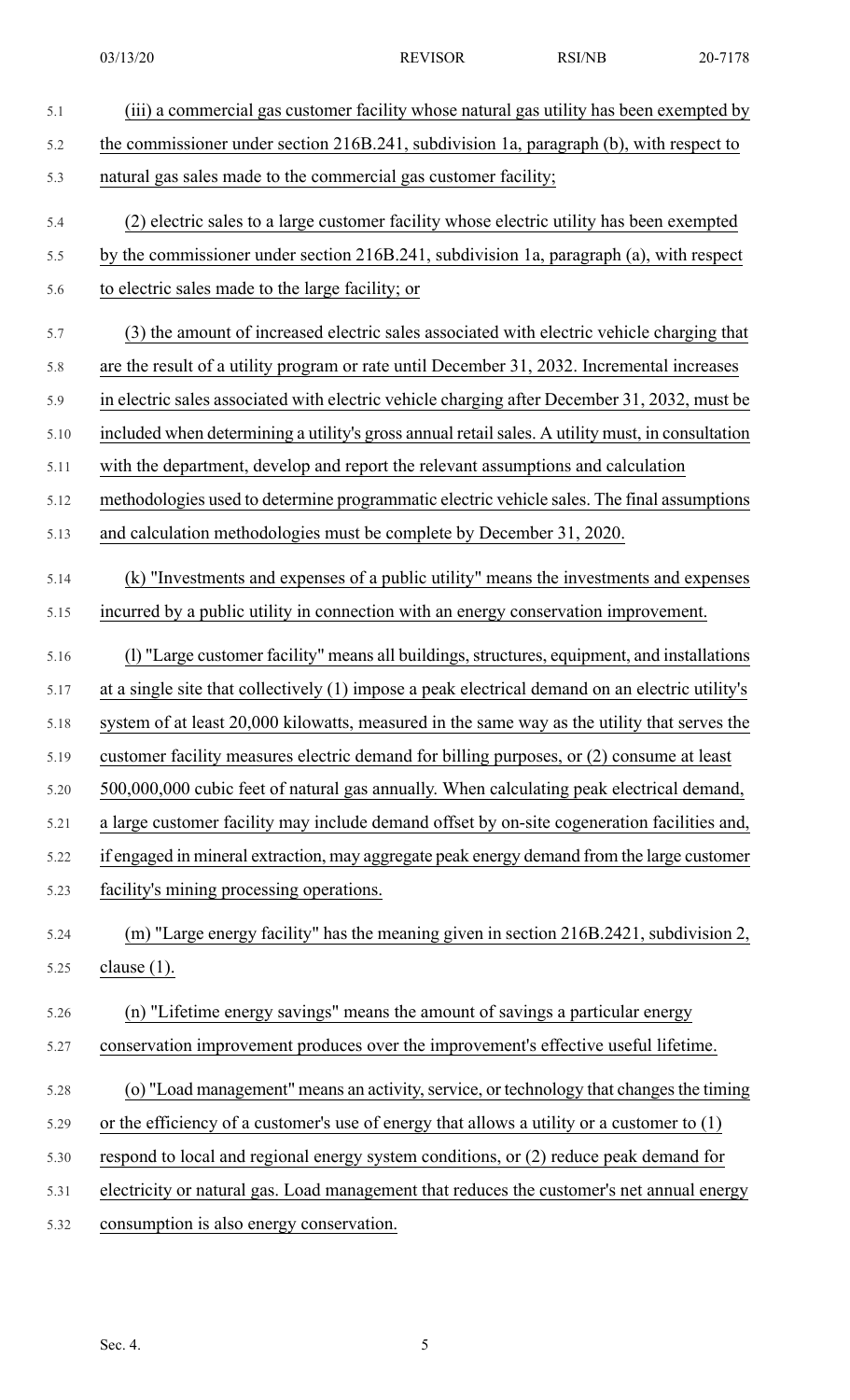| 6.1  | (p) "Low-income household" means a household with a household income that is 60               |
|------|-----------------------------------------------------------------------------------------------|
| 6.2  | percent or less of the state median household income.                                         |
| 6.3  | (q) "Low-income programs" means energy conservation improvement programs that                 |
| 6.4  | directly serve the needs of low-income persons, including low-income renters.                 |
| 6.5  | (r) "Member" has the meaning given in section 308B.005, subdivision 15.                       |
| 6.6  | (s) "Multifamily building" means a residential building with five or more dwelling units.     |
| 6.7  | (t) "Qualifying utility" means a utility that supplies a customer with energy that enables    |
| 6.8  | the customer to qualify as a large customer facility.                                         |
| 6.9  | (u) "Source energy" means the total amount of fuel required for a given purpose,              |
| 6.10 | considering energy losses in the production, transmission, and delivery of the energy.        |
| 6.11 | (v) "Waste heat recovered and used as thermal energy" means capturing heat energy             |
| 6.12 | that would be exhausted or dissipated to the environment from machinery, buildings, or        |
| 6.13 | industrial processes, and productively using the recovered thermal energy where it was        |
| 6.14 | captured or distributing it as thermal energy to other locations where it is used to reduce   |
| 6.15 | demand-side consumption of natural gas, electric energy, or both.                             |
| 6.16 | (w) "Waste heat recovery converted into electricity" means an energy recovery process         |
| 6.17 | that converts otherwise lost energy from the heat of exhaust stacks or pipes used for engines |
| 6.18 | or manufacturing or industrial processes, or the reduction of high pressure in water or gas   |
| 6.19 | pipelines.                                                                                    |
| 6.20 | Sec. 5. [216B.2403] CONSUMER-OWNED UTILITIES; ENERGY CONSERVATION                             |
| 6.21 | AND OPTIMIZATION.                                                                             |
| 6.22 | Subdivision 1. Applicability. This section applies to:                                        |
| 6.23 | $(1)$ a cooperative electric association that provides retail service to more than 5,000      |
| 6.24 | members;                                                                                      |
| 6.25 | (2) a municipality that provides electric service to more than 1,000 retail customers; and    |
| 6.26 | $(3)$ a municipality with more than $1,000,000,000$ cubic feet in annual throughput sales     |
| 6.27 | to natural gas retail customers.                                                              |
| 6.28 | Subd. 2. Consumer-owned utility; energy-savings goal. (a) Each individual                     |
| 6.29 | consumer-owned utility subject to this section has an annual energy-savings goal equivalent   |
| 6.30 | to 1.5 percent of gross annual retail energy sales. The annual energy-savings goal must be    |
| 6.31 | met with a minimum of energy savings from energy conservation improvements equivalent         |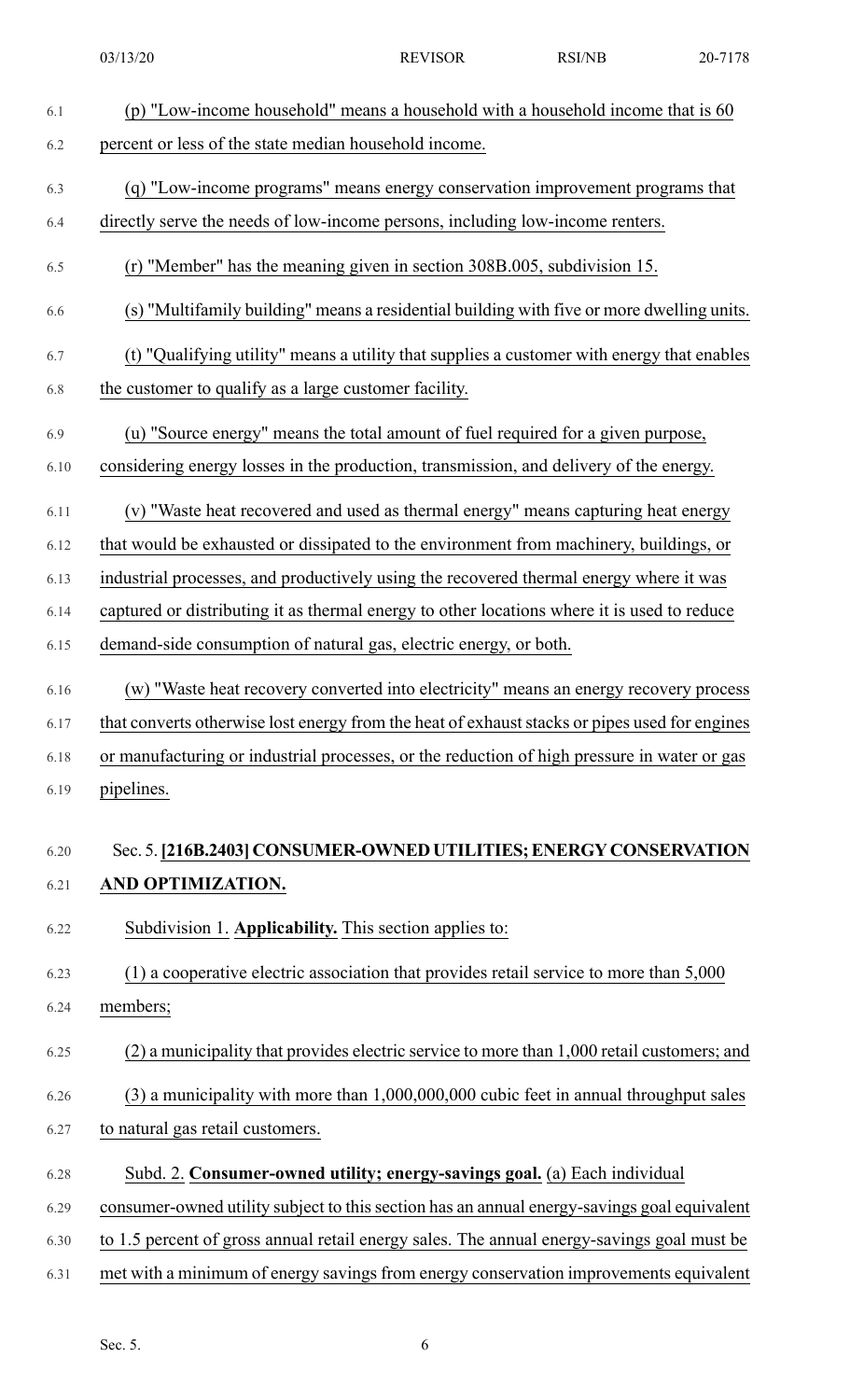| 7.1  | to at least one percent of the consumer-owned utility's gross annual retail energy sales. The       |
|------|-----------------------------------------------------------------------------------------------------|
| 7.2  | balance of energy savings toward the annual energy-savings goal may be achieved only by             |
| 7.3  | the following utility activities:                                                                   |
| 7.4  | (1) energy savings from additional energy conservation improvements;                                |
| 7.5  | (2) electric utility infrastructure projects, as defined in section 216B.1636, subdivision          |
| 7.6  | $1;$ or                                                                                             |
| 7.7  | (3) net energy savings from efficient fuel-switching improvements that meet the criteria            |
| 7.8  | under subdivision 8.                                                                                |
| 7.9  | (b) Nothing in this section limits a utility's ability to report and recognize savings from         |
| 7.10 | activities under paragraph (a), clauses $(2)$ and $(3)$ , in excess of the utility's annual energy  |
| 7.11 | savings, provided the utility has met the minimum energy-savings goal from energy                   |
| 7.12 | conservation improvements.                                                                          |
| 7.13 | (c) The energy-savings goals specified in this section must be calculated based on the              |
| 7.14 | most recent three-year, weather-normalized average. A consumer-owned utility may elect              |
| 7.15 | to carry forward energy savings in excess of 1.5 percent for a year to the next three years,        |
| 7.16 | except that savings from electric utility infrastructure projects may be carried forward for        |
| 7.17 | five years. A particular energy savings can be used for one year's goal.                            |
| 7.18 | (d) A consumer-owned utility subject to this section is not required to make energy                 |
| 7.19 | conservation improvements that are not cost-effective, even if the improvement is necessary         |
| 7.20 | to attain the energy-savings goal. A consumer-owned utility subject to this section must            |
| 7.21 | make reasonable efforts to implement energy conservation improvements above the minimum             |
| 7.22 | level set under this subdivision if cost-effective opportunities and utility funding are available, |
| 7.23 | considering other potential investments the utility intends to make for the benefit of customers    |
| 7.24 | during the term of the plan filed under subdivision 3.                                              |
| 7.25 | (e) A consumer-owned utility may request that the commissioner adjust its minimum                   |
| 7.26 | goal for energy savings from energy conservation improvements specified under paragraph             |
| 7.27 | (a) for the period of the utility's most recent plan filed under subdivision 3. The request         |
| 7.28 | must be made by January 1 of a year when the utility must file a plan under subdivision 3.          |
| 7.29 | The request must be based on:                                                                       |
| 7.30 | (1) historical energy conservation improvement program achievements;                                |
| 7.31 | (2) customer class makeup;                                                                          |
| 7.32 | (3) projected load growth;                                                                          |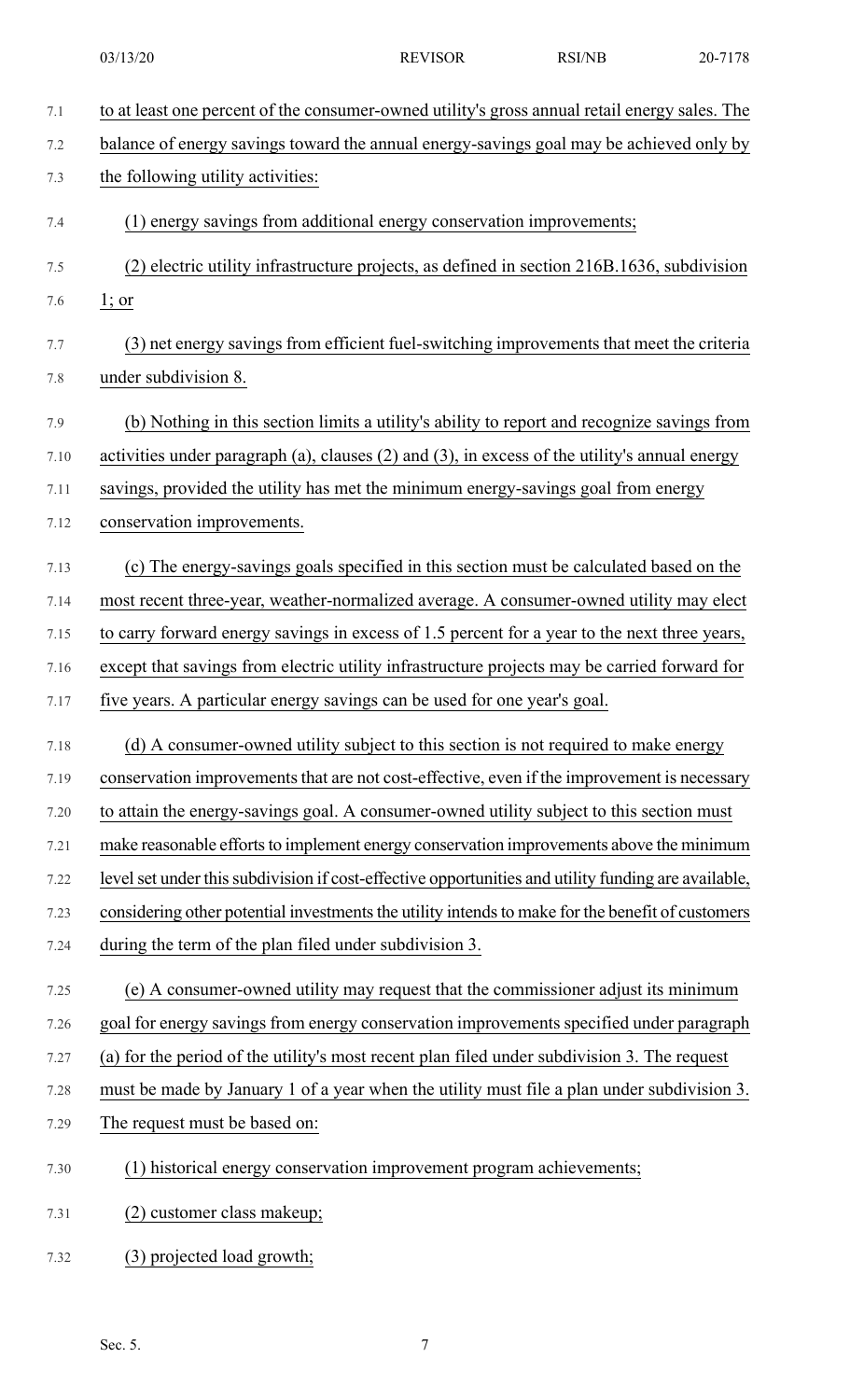| 8.1     | (4) an energy conservation potential study that estimates the amount of cost-effective         |
|---------|------------------------------------------------------------------------------------------------|
| 8.2     | energy conservation potential that exists in the utility's service territory;                  |
| 8.3     | (5) the cost-effectiveness and quality of the energy conservation programs offered by          |
| 8.4     | the utility; and                                                                               |
| 8.5     | (6) other factors the commissioner and consumer-owned utility determine warrant an             |
| 8.6     | adjustment.                                                                                    |
| 8.7     | (f) The commissioner must adjust the energy savings goal to a level the commissioner           |
| $8.8\,$ | determines is supported by the record, but must not approve a minimum energy-savings           |
| 8.9     | goal from energy conservation improvements that is less than three percent of gross annual     |
| 8.10    | retail energy sales over a consecutive three-year period that includes the year the minimum    |
| 8.11    | energy-savings goal is adjusted.                                                               |
| 8.12    | Subd. 3. Consumer-owned utility; energy conservation and optimization plans. (a)               |
| 8.13    | By June 1, 2022, each consumer-owned utility must file with the commissioner an energy         |
| 8.14    | conservation and optimization plan that describes the programs for energy conservation,        |
| 8.15    | efficient fuel-switching improvements and load management programs, and other processes        |
| 8.16    | and programs the utility plans to use to achieve its energy savings goal. The plan may cover   |
| 8.17    | a period not to exceed three years. For plans with a duration greater than a single year, the  |
| 8.18    | consumer-owned utility's plan may provide for years in which the utility may not achieve       |
| 8.19    | its annual energy savings goal, provided: (1) the utility's plan provides the percentage of    |
| 8.20    | the utility's minimum energy savings goal from energy conservation improvements the            |
| 8.21    | utility intends to meet in each year of the plan, with a summary detailing how the plan        |
| 8.22    | ultimately satisfies clause (2) for any year in which the minimum energy savings for energy    |
| 8.23    | conservation improvements is less than one percent of the utility's gross annual retail sales; |
| 8.24    | and (2) the total energy savings at the end of the plan's duration is projected to average at  |
| 8.25    | least the annual energy savings goal for that utility. For existing programs, the plan must    |
| 8.26    | provide an analysis of the cost-effectiveness of the consumer-owned utility's programs         |
| 8.27    | offered under the plan, using a list of baseline energy- and capacity-savings assumptions      |
| 8.28    | developed in consultation with the department. For new programs, the plan must provide a       |
| 8.29    | preliminary analysis upon which the program begins, in parallel with further development       |
| 8.30    | of assumptions and standards. An individual utility program may combine elements of            |
| 8.31    | energy conservation, load management, or efficient fuel-switching.                             |
| 8.32    | (b) Plans, updates, and completion summaries must be evaluated by the commissioner             |
| 8.33    | based on how well the plan meets the goals set under subdivision 2 and whether the plan is     |

8.34 likely to achieve the goals. The commissioner must review each evaluation and may also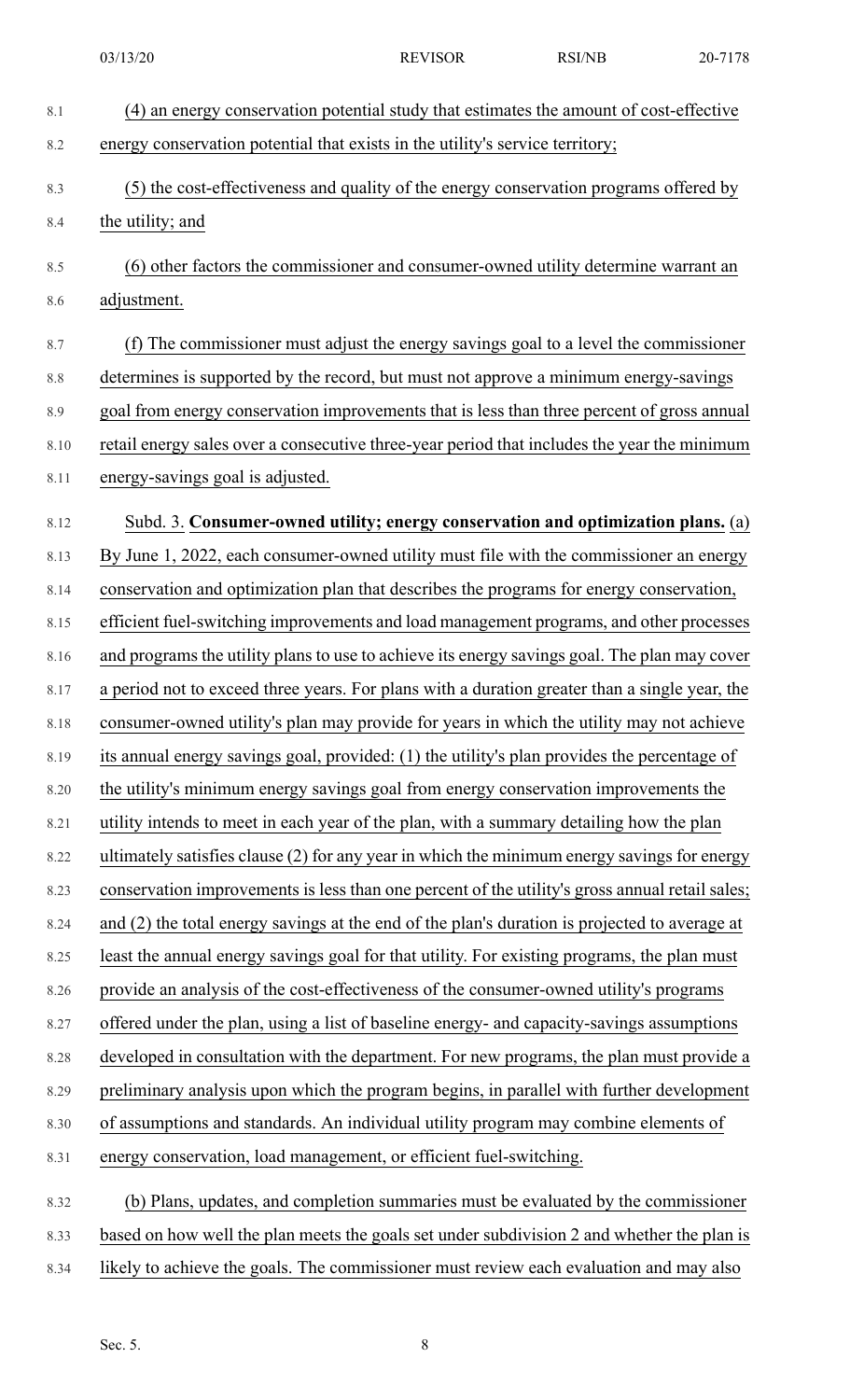| 9.1  | make recommendations, where appropriate, to the consumer-owned utility regarding ways            |
|------|--------------------------------------------------------------------------------------------------|
| 9.2  | to increase the effectiveness of the utility's activities and programs under this subdivision.   |
| 9.3  | The commissioner may recommend that a consumer-owned utility implement a cost-effective          |
| 9.4  | program, including a program suggested by an outside source such as a political subdivision,     |
| 9.5  | nonprofit corporation, or community organization.                                                |
| 9.6  | (c) Beginning June 1, 2023, and every June 1 thereafter, each consumer-owned utility             |
| 9.7  | must file: (1) an annual update identifying the status of its plan filed under this subdivision, |
| 9.8  | including (i) total expenditures and investments made to date under the plan, and (ii) any       |
| 9.9  | intended changes to the plan; and (2) a summary of the annual energy-savings achievements        |
| 9.10 | under a plan. If the annual filing comes in the last year of a plan, the annual filing may       |
| 9.11 | contain a new plan that complies with this section.                                              |
| 9.12 | (d) When evaluating the cost-effectiveness of utility programs, the consumer-owned               |
| 9.13 | utility and the commissioner must consider the costs and benefits to ratepayers, the utility,    |
| 9.14 | participants, and society. In addition, the commissioner must consider the rate at which the     |
| 9.15 | consumer-owned utility is increasing its energy savings and expenditures on energy               |
| 9.16 | conservation, and its lifetime energy savings and cumulative energy savings.                     |
| 9.17 | (e) Each consumer-owned utility subject to this subdivision may, at its discretion, annually     |
| 9.18 | spend and invest up to ten percent of the total amount spent and invested on energy              |
| 9.19 | conservation improvements under this subdivision on research and development projects            |
| 9.20 | that meet the definition of energy conservation improvement and that are funded directly         |
| 9.21 | the consumer-owned utility.                                                                      |
| 9.22 | (f) A generation and transmission cooperative electric association or municipal power            |
| 9.23 | agency that provides energy services to consumer-owned utilities may invest in energy            |
| 9.24 | conservation improvements on behalf of consumer-owned utilities it serves and may fulfill        |
| 9.25 | the conservation, reporting, and energy-savings goals for any of those consumer-owned            |
| 9.26 | utilities on an aggregate basis.                                                                 |
| 9.27 | (g) A consumer-owned utility is prohibited from spending for or investing in energy              |
| 9.28 | conservation improvements that directly benefit a large energy facility or a large electric      |
| 9.29 | customer facility the commissioner has issued an exemption to under section 216B.241,            |
| 9.30 | subdivision 1a.                                                                                  |
| 9.31 | (h) The energy conservation and optimization plan of each consumer-owned utility                 |
| 9.32 | subject to this section may include activities to improve energy efficiency in the public        |
| 9.33 | schools served by the utility. These activities may include programs to update lighting in       |
| 9.34 | the school, update the heating and cooling systems of the school, provide for building           |

Sec. 5. 9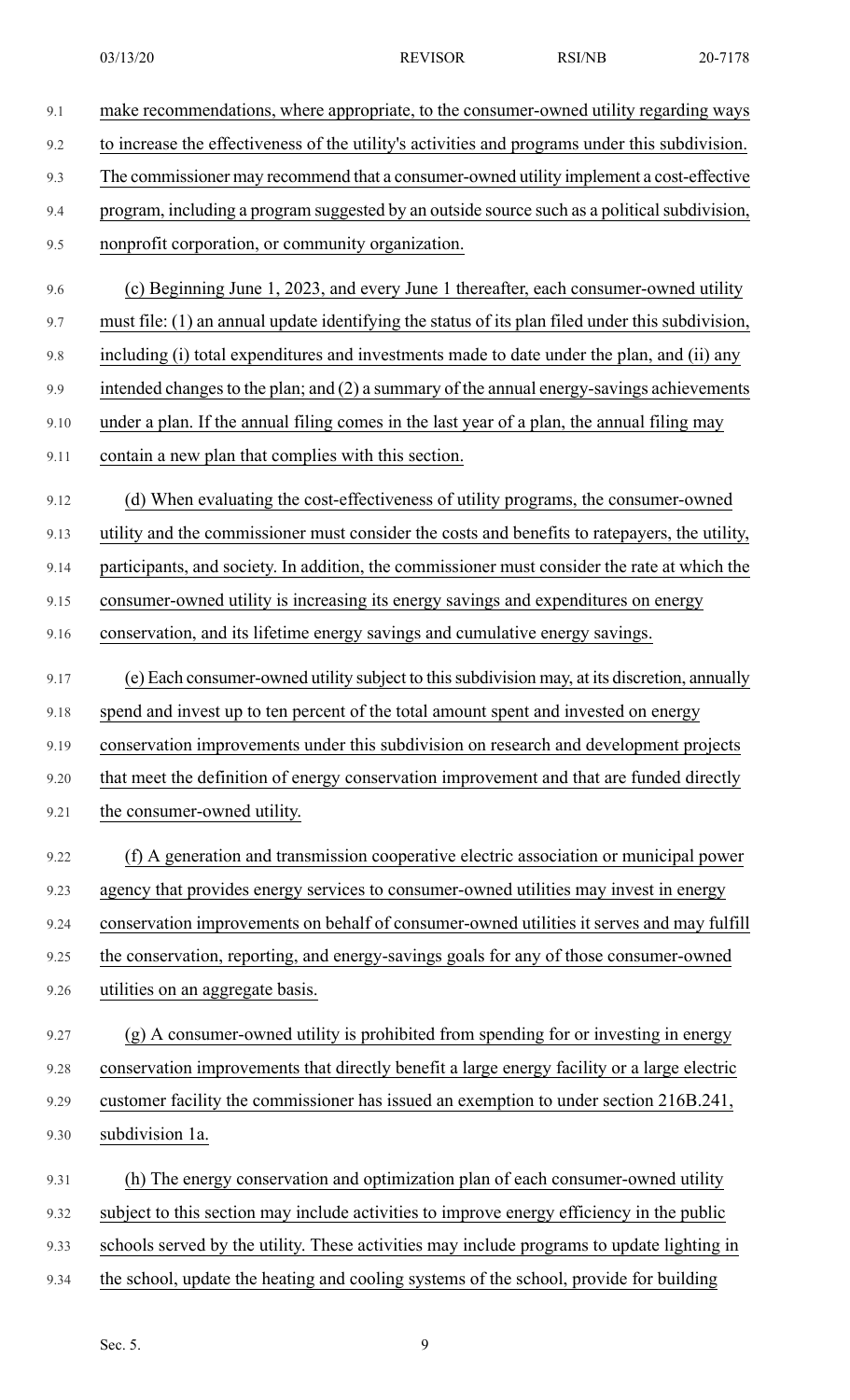- 10.1 recommissioning, provide building operator training, and provide opportunities to educate 10.2 students, teachers, and staff regarding energy efficiency measures implemented at the school. 10.3 Subd. 4. **Consumer-owned utility; energy savingsinvestment.** (a) Except as otherwise 10.4 provided, each consumer-owned utility subject to this section that falls short of the minimum 10.5 energy savings goal from energy conservation improvements established in subdivision 2, 10.6 paragraph (a), for three consecutive years must spend and invest in the following amounts 10.7 for energy conservation improvements under this subdivision: 10.8 (1) for a municipality, 0.5 percent of its gross operating revenues from the sale of gas 10.9 and 1.5 percent of its gross operating revenues from the sale of electricity, excluding gross 10.10 operating revenues from electric and gas service provided in Minnesota to large electric 10.11 customer facilities; and 10.12 (2) for a cooperative electric association, 1.5 percent of its gross operating revenues 10.13 from service provided in the state, excluding gross operating revenues from service provided 10.14 in Minnesota to large electric customers facilities indirectly through a distribution cooperative 10.15 electric association. 10.16 (b) The spending requirement under this subdivision must not be imposed if the utility 10.17 has followed the commissioner's recommendations, if any, provided under subdivision 3, 10.18 paragraph (b). 10.19 (c) Upon the request of a utility that demonstrates good cause regarding why the utility 10.20 was unable to achieve its minimum energy savings goal using energy conservation 10.21 improvements, the commissioner may reduce either or both the amount or duration of the 10.22 minimum expenditure imposed under this subdivision. The commissioner is prohibited from 10.23 reducing the amount or duration of the minimum expenditure by more than 50 percent. For 10.24 purposes of this paragraph, "good cause" means a response to a natural disaster declared 10.25 by the executive branch through emergency executive order, a unique load distribution 10.26 experienced by the utility, or other unique factors presented by the utility that the 10.27 commissioner determines justifies a reduction. 10.28 (d) The spending requirement under this section remains in effect until the 10.29 consumer-owned utility has met the minimum energy savings goal for three consecutive 10.30 years. 10.31 Subd. 5. **Energy conservation programs for low-income households.** (a) Each 10.32 consumer-owned utility subject to this section must provide energy conservation programs 10.33 to low-income households. The commissioner must evaluate a utility's plans under this
- 10.34 section by considering the utility's historic spending and participation levels, energy savings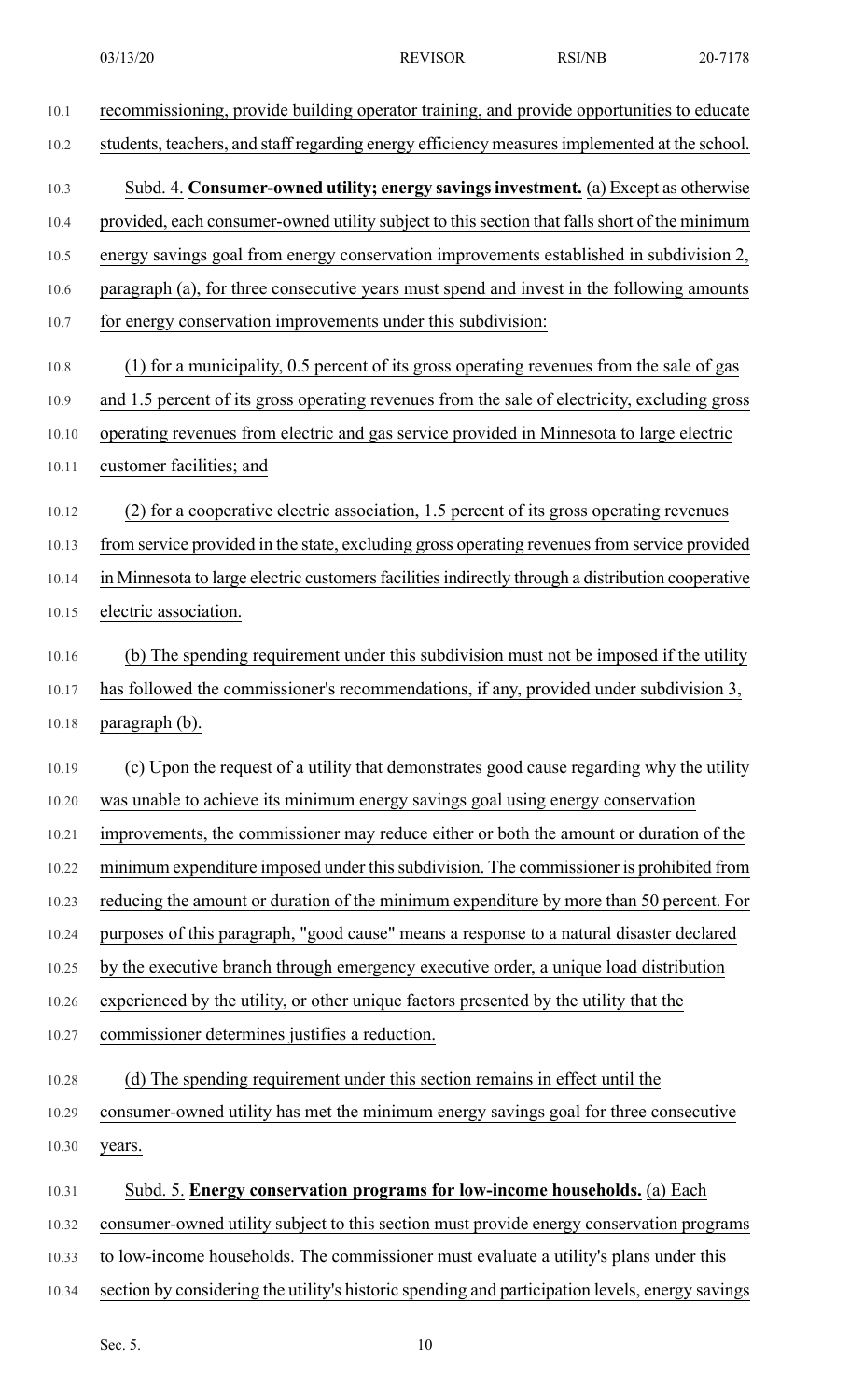11.1 resulting from energy conservation programs for low-income households, and the number 11.2 of low-income persons residing in the utility's service territory. A municipal utility that 11.3 furnishes gas service must spend at least 0.4 percent of its most recent three-year average 11.4 gross operating revenue from residential customers in Minnesota on energy conservation 11.5 programs for low-income households. A consumer-owned utility that furnishes electric

11.6 service must spend at least 0.4 percent of its gross operating revenue from residential

11.7 customers in Minnesota on energy conservation programs for low-income households. The

11.8 requirement under this paragraph applies to each generation and transmission cooperative

11.9 association's members' aggregate gross operating revenue from the sale of electricity to

11.10 residential customers in Minnesota.

11.11 (b) To meet the requirements of paragraph (a), a consumer-owned utility may contribute 11.12 money to the energy and conservation account in section 216B.241, subdivision 2a. An 11.13 energy conservation improvement plan must state the amount, if any, of low-income energy 11.14 conservation improvement funds the utility plans to contribute to the energy and conservation 11.15 account. Contributions must be remitted to the commissioner by February 1 each year.

11.16 (c) The commissioner must establish energy conservation programs for low-income 11.17 households to use money contributed to the energy and conservation account under paragraph 11.18 (b). When establishing energy conservation programs for low-income households, the 11.19 commissioner must consult political subdivisions, utilities, and nonprofit and community 11.20 organizations, including organizations engaged in providing energy and weatherization 11.21 assistance to low-income households. Money contributed to the energy and conservation 11.22 account under paragraph (b) must provide programs for low-income households, including 11.23 low-income renters, located in the service territory of the utility or association providing 11.24 the money. The commissioner must record and report expenditures and energy savings 11.25 achieved as a result of energy conservation programs for low-income households funded 11.26 through the energy and conservation account in the report required under section 216B.241, 11.27 subdivision 1c, paragraph (f). The commissioner may contract with a political subdivision, 11.28 nonprofit or community organization, public utility, municipality, or cooperative electric 11.29 association to implement low-income programsfunded through the energy and conservation 11.30 account.

11.31 (d) A consumer-owned utility may petition the commissioner to modify its required 11.32 spending under this subdivision if the utility and the commissioner were unable to expend

11.33 the amount required for three consecutive years.

11.34 (e) The commissioner must develop and establish guidelinesfor determining the eligibility

11.35 of multifamily buildings for low-income programs. Notwithstanding the definition of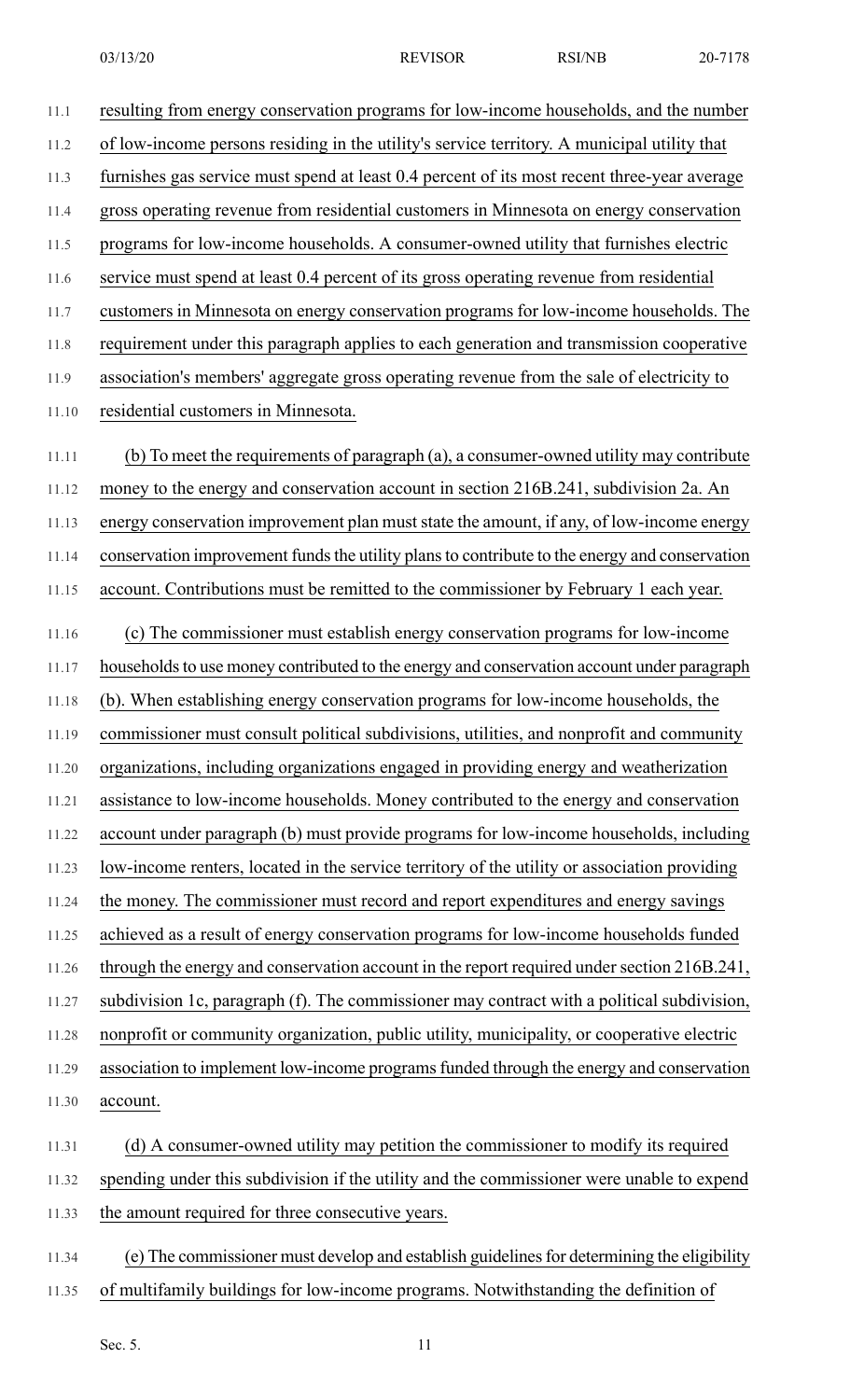| 12.1  | low-income household in section 216B.2402, a utility or association may apply the most           |
|-------|--------------------------------------------------------------------------------------------------|
| 12.2  | recent guidelines published by the department for purposes of determining the eligibility        |
| 12.3  | of multifamily buildings for low-income programs. The commissioner must convene a                |
| 12.4  | stakeholder group to review and update guidelines by July 1, 2021, and at least once every       |
| 12.5  | five years thereafter. The stakeholder group must include but is not limited to stakeholders     |
| 12.6  | representative of public utilities as defined in section 216B.02, subdivision 4; municipal,      |
| 12.7  | electric, or gas utilities; electric or gas cooperative associations; multifamily housing owners |
| 12.8  | and developers; and low-income advocates.                                                        |
| 12.9  | (f) Up to 15 percent of a consumer-owned utility's spending on low income programs               |
| 12.10 | may be spent on preweatherization measures. For purposes of this section, "preweatherization     |
| 12.11 | measures" means an improvement that is necessary to allow energy conservation                    |
| 12.12 | improvements to be installed in a home. A utility is prohibited from claiming energy savings     |
| 12.13 | from preweatherization measures toward the utility's energy savings goal.                        |
| 12.14 | (g) The commissioner must, by order, establish a list of qualifying preweatherization            |
| 12.15 | measures eligible for inclusion in low-income programs no later than March 15 of the year        |
| 12.16 | following enactment of this section.                                                             |
| 12.17 | (h) A Healthy AIR (Asbestos Insulation Removal) account is established as a separate             |
| 12.18 | account in the special revenue fund in the state treasury. A utility may elect to contribute     |
| 12.19 | money to the Healthy AIR account to provide preweatherization measures for households            |
| 12.20 | that are eligible for weatherization assistance under the state weatherization assistance        |
| 12.21 | program in section 216C.264. Remediation activities must be executed in conjunction with         |
| 12.22 | federal weatherization assistance program services. Money contributed to the account counts      |
| 12.23 | toward: (1) the minimum low-income spending requirement under paragraph (a); and $(2)$           |
| 12.24 | the cap on preweatherization measures under paragraph (f). Money in the account is annually      |
| 12.25 | appropriated to the commissioner of commerce to pay for Healthy AIR-related activities.          |
| 12.26 | Subd. 6. Recovery of expenses. The commission must allow a cooperative electric                  |
| 12.27 | association subject to rate regulation under section 216B.026 to recover expenses resulting      |
| 12.28 | from $(1)$ a plan under this subdivision, and $(2)$ assessments and contributions to the energy  |
| 12.29 | and conservation account under section 216B.241, subdivision 2a.                                 |
| 12.30 | Subd. 7. Ownership of energy conservation improvement. (a) A preweatherization                   |
| 12.31 | measure or energy conservation improvement to or installed in a building under this section,     |
| 12.32 | excluding a system owned by the consumer-owned utility that is designed to turn off, limit,      |

12.33 or vary the delivery of energy, is the exclusive property of the building owner except to the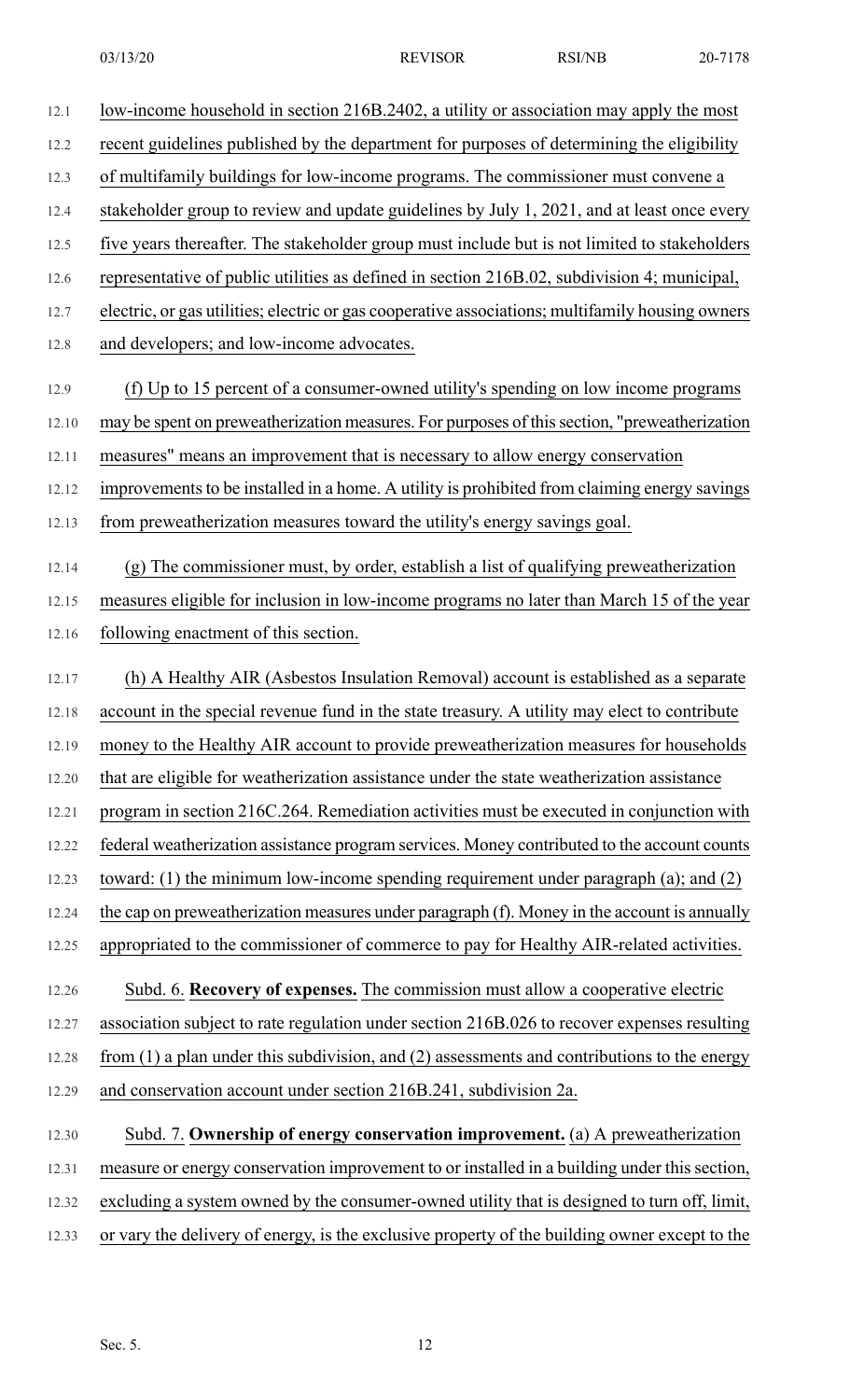| 13.1  | extent that the improvement is subject to a security interest in favor of the utility in case of   |
|-------|----------------------------------------------------------------------------------------------------|
| 13.2  | a loan to the building owner.                                                                      |
| 13.3  | (b) The utility has no liability for loss, damage, or injury directly or indirectly caused         |
| 13.4  | by a preweatherization measure or energy conservation improvement, except that a utility           |
| 13.5  | is liable for the utility's negligence in purchasing, installing, or modifying a preweatherization |
| 13.6  | product.                                                                                           |
| 13.7  | Subd. 8. Criteria for efficient fuel-switching improvements. (a) A fuel-switching                  |
| 13.8  | improvement is deemed efficient if, applying the technical criteria established under section      |
| 13.9  | 216B.241, subdivision 1d, paragraph (b), the improvement, relative to the fuel being               |
| 13.10 | displaced:                                                                                         |
| 13.11 | (1) results in a net reduction in the amount of source energy consumed for a particular            |
| 13.12 | use, measured on a fuel-neutral basis;                                                             |
| 13.13 | (2) results in a net reduction of statewide greenhouse gas emissions, as defined in section        |
| 13.14 | 216H.01, subdivision 2, over the lifetime of the improvement. For an efficient fuel-switching      |
| 13.15 | improvement installed by an electric utility, the reduction in emissions must be measured          |
| 13.16 | based on the hourly emissions profile of the utility or the utility's wholesale provider, if       |
| 13.17 | available. If the hourly emissions profile is not available, the commissioner must develop         |
| 13.18 | a proxy assumption for utilities to use as part of the technical criteria developed under          |
| 13.19 | section 216B.241, subdivision 1d, paragraph (b). Where applicable, the hourly emissions            |
| 13.20 | profile used must be the most recent resource plan approved by the commission under                |
| 13.21 | section 216B.2422;                                                                                 |
| 13.22 | (3) is cost-effective, considering the costs and benefits from the perspective of the utility,     |
| 13.23 | participants, and society; and                                                                     |
| 13.24 | (4) is installed and operated in a manner that improves the utility's system load factor.          |
| 13.25 | (b) For purposes of this subdivision, "source energy" means the total amount of primary            |
| 13.26 | energy required to deliver energy services, adjusted for conversion losses from fossil fuel        |
| 13.27 | combustion for electricity generation and transportation losses from transmission and              |
| 13.28 | distribution.                                                                                      |
| 13.29 | Subd. 9. <b>Manner of filing and service.</b> (a) A consumer-owned utility must submit the         |
| 13.30 | filings required by this section to the department using the department's electronic filing        |
| 13.31 | system.                                                                                            |
| 13.32 | (b) The submission of a document to the department's electronic filing system constitutes          |
| 13.33 | service on the department. If a department rule requires service of a notice, order, or other      |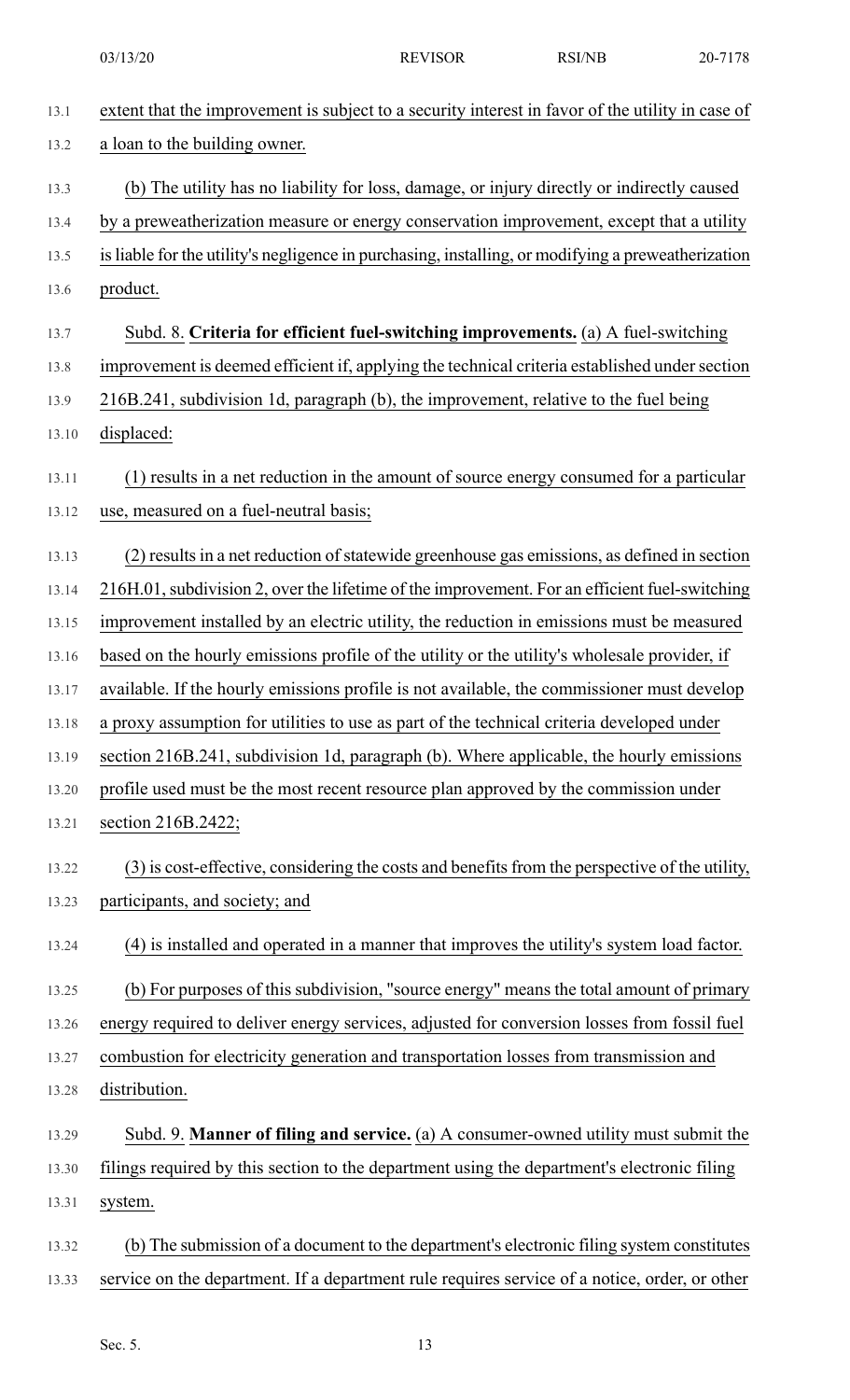14.2 maintained by the department, service may be made by personal delivery, mail, or electronic

14.3 service. Electronic service may be made only to persons on the service list that have

14.4 previously agreed in writing to accept electronic service at an e-mail address provided to

14.5 the department for electronic service purposes.

- 14.6 Subd. 10. **Assessment.** The commission or department may assess utilities subject to
- 14.7 this section to carry out the purposes of section 216B.241, subdivisions 1d, 1e, and 1f. An
- 14.8 assessment under this paragraph must be proportionate to the utility's respective gross
- 14.9 operating revenue from sales of gas or electric service in Minnesota during the previous
- 14.10 calendar year. Assessments under this subdivision are not subject to the cap on assessments
- 14.11 under section 216B.62 or any other law.
- 14.12 Subd. 11. **Waste heat recover; thermal energy distribution.** Subject to department

14.13 approval, demand-side natural gas or electric energy displaced by use of waste heat recovered

14.14 and used as thermal energy, including the recovered thermal energy from a cogeneration

- 14.15 or combined heat and power facility, is eligible to be counted toward a consumer-owned
- 14.16 utility's natural gas or electric savings goals.
- 14.17 Sec. 6. Minnesota Statutes 2018, section 216B.241, subdivision 1a, is amended to read:

14.18 Subd. 1a. **Investment, expenditure, and contribution; public utility Large customer**

14.19 **facility.** (a) For purposes of this subdivision and subdivision 2, "public utility" has the

14.20 meaning given it in section 216B.02, subdivision 4. Each public utility shall spend and

14.21 invest for energy conservation improvements under this subdivision and subdivision 2 the 14.22 following amounts:

14.23 (1) for a utility that furnishes gas service, 0.5 percent of its gross operating revenues 14.24 from service provided in the state;

14.25 (2) for a utility that furnishes electric service, 1.5 percent of its gross operating revenues 14.26 from service provided in the state; and

14.27 (3) for a utility that furnishes electric service and that operates a nuclear-powered electric 14.28 generating plant within the state, two percent of its gross operating revenues from service 14.29 provided in the state.

14.30 For purposes of this paragraph (a), "gross operating revenues" do not include revenues 14.31 from large customer facilities exempted under paragraph (b), or from commercial gas 14.32 eustomers that are exempted under paragraph (e) or (e).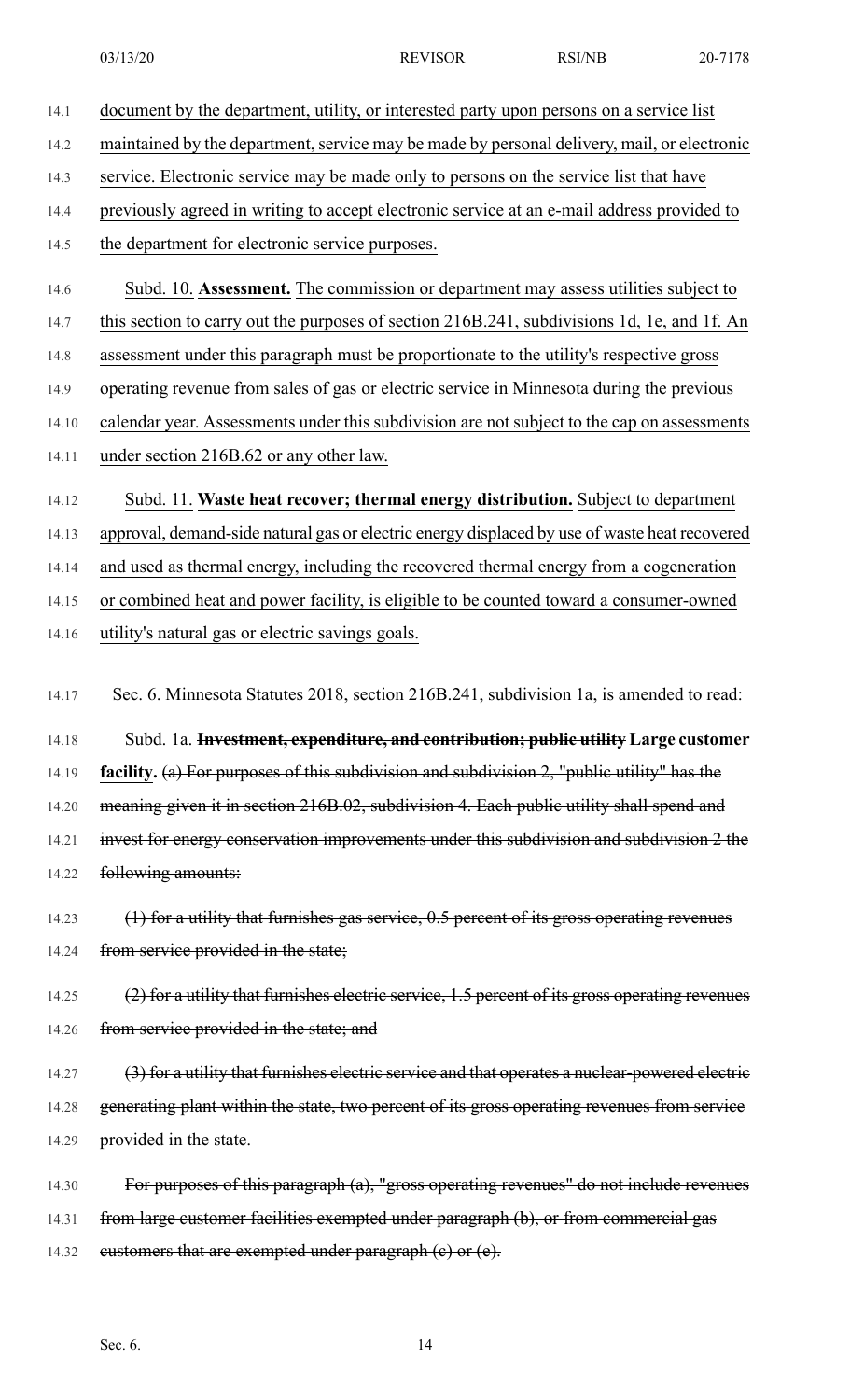15.1 (b) (a) The owner of a large customer facility may petition the commissioner to exempt 15.2 both electric and gas utilities serving the large customer facility from the investment and 15.3 expenditure requirements of  $\frac{\text{pargraph (a)}}{\text{a unit}}$  a utility's plan under this section or section 15.4 216B.2403 with respect to retail revenues attributable to the large customer facility. The 15.5 filing must include a discussion of the competitive or economic pressures facing the owner 15.6 of the facility and the efforts taken by the owner to identify, evaluate, and implement energy 15.7 conservation and efficiency improvements. A filing submitted on or before October 1 of 15.8 any year must be approved within 90 days and become effective January 1 of the year 15.9 following the filing, unless the commissioner finds that the owner of the large customer 15.10 facility has failed to take reasonable measures to identify, evaluate, and implement energy 15.11 conservation and efficiency improvements. If a facility qualifies as a large customer facility 15.12 solely due to its peak electrical demand or annual natural gas usage, the exemption may be 15.13 limited to the qualifying utility if the commissioner finds that the owner of the large customer 15.14 facility has failed to take reasonable measures to identify, evaluate, and implement energy 15.15 conservation and efficiency improvements with respect to the nonqualifying utility. Once 15.16 an exemption is approved, the commissioner may request the owner of a large customer 15.17 facility to submit, not more often than once every five years, a report demonstrating the 15.18 large customer facility's ongoing commitment to energy conservation and efficiency 15.19 improvement after the exemption filing. The commissioner may request such reports for 15.20 up to ten years after the effective date of the exemption, unless the majority ownership of 15.21 the large customer facility changes, in which case the commissioner may request additional 15.22 reports for up to ten years after the change in ownership occurs. The commissioner may, 15.23 within 180 days of receiving a report submitted under this paragraph, rescind any exemption 15.24 granted under this paragraph upon a determination that the large customer facility is not 15.25 continuing to make reasonable efforts to identify, evaluate, and implement energy 15.26 conservation improvements. A large customer facility that is, under an order from the 15.27 commissioner, exempt from the investment and expenditure requirements of paragraph (a) 15.28 as of December 31, 2010, is not required to submit a report to retain its exempt status, except 15.29 as otherwise provided in this paragraph with respect to ownership changes. No exempt large 15.30 customer facility may participate in a utility conservation improvement program unless the 15.31 owner of the facility submits a filing with the commissioner to withdraw its exemption.

15.32  $\left(\frac{e}{c}\right)$  (b) A commercial gas customer that is not a large customer facility and that purchases 15.33 or acquires natural gas from a public utility having fewer than 600,000 natural gas customers 15.34 in Minnesota may petition the commissioner to exempt gas utilities serving the commercial 15.35 gas customer from the investment and expenditure requirements of paragraph (a) a utility's 15.36 plan under this section or section 216B.2403 with respect to retail revenues attributable to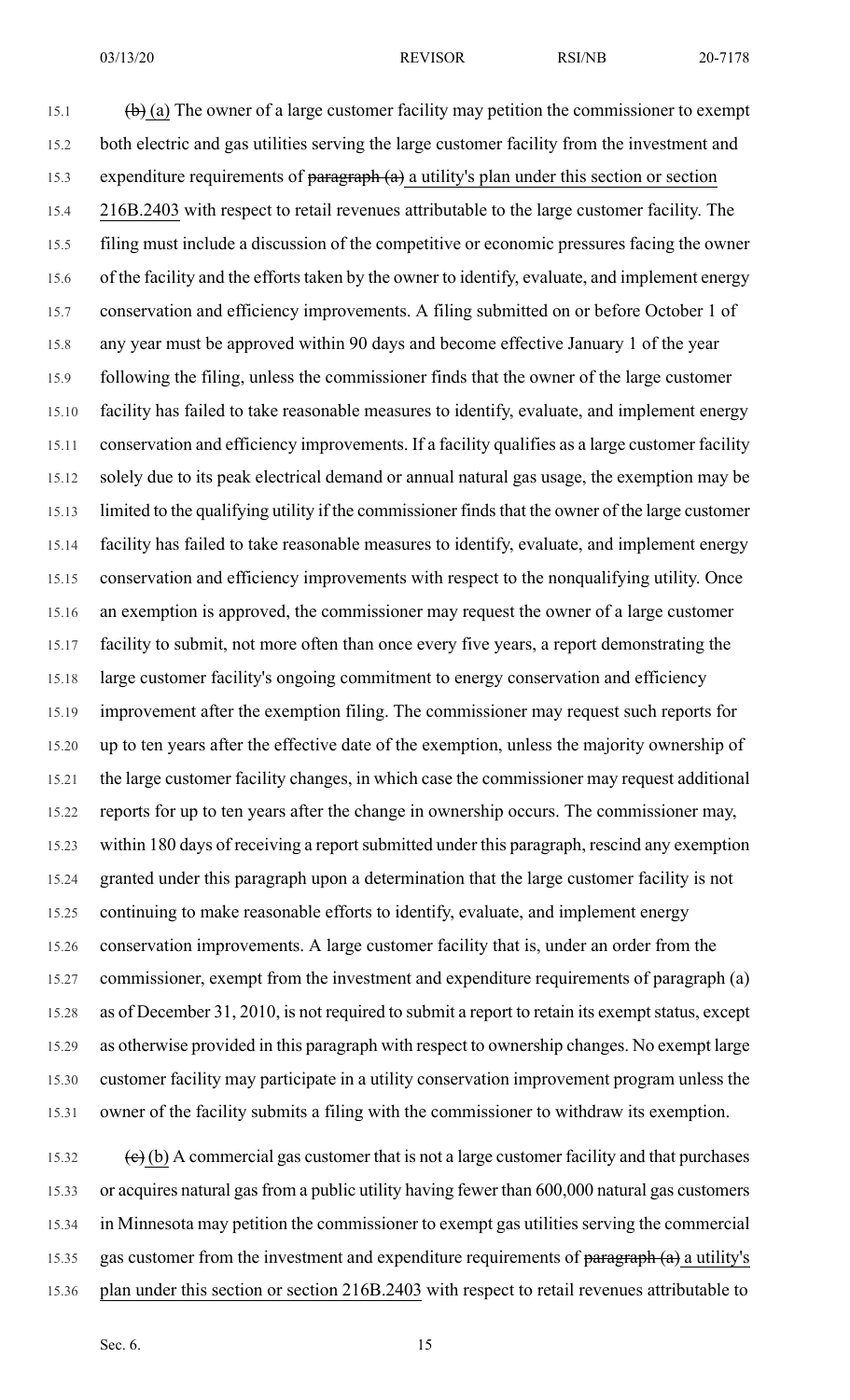16.1 the commercial gas customer. The petition must be supported by evidence demonstrating 16.2 that the commercial gas customer has acquired or can reasonably acquire the capability to 16.3 bypass use of the utility's gas distribution system by obtaining natural gas directly from a 16.4 supplier not regulated by the commission. The commissioner shall grant the exemption if 16.5 the commissioner finds that the petitioner has made the demonstration required by this 16.6 paragraph.

16.7 (d) (c) The commissioner may require investments or spending greater than the amounts 16.8 required under this subdivision for a public utility whose most recent advance forecast 16.9 required under section 216B.2422 or 216C.17 projects a peak demand deficit of 100 16.10 megawatts or greater within five years under midrange forecast assumptions.

16.11 (e) (d) A public utility or owner of a large customer facility may appeal a decision of 16.12 the commissioner under paragraph (a) or (b),  $(e)$ , or (d) to the commission under subdivision 16.13 2. In reviewing a decision of the commissioner under paragraph (a) or (b),  $(e)$ , or  $(d)$ , the 16.14 commission shall rescind the decision if it finds that the required investments or spending  $16.15$  will:

16.16 (1) not result in cost-effective energy conservation improvements; or

16.17 (2) otherwise the decision is not be in the public interest.

16.18 (e) A public utility is prohibited from spending for or investing in energy conservation

16.19 improvements that directly benefit a large energy facility or a large electric customer facility

16.20 the commissioner has issued an exemption to under this section.

16.21 Sec. 7. Minnesota Statutes 2018, section 216B.241, subdivision 1c, is amended to read:

16.22 Subd. 1c. **Public utility; energy-saving goals.** (a) The commissioner shall establish 16.23 energy-saving goals for energy conservation improvement expenditures and shall evaluate 16.24 an energy conservation improvement program on how well it meets the goals set.

16.25 (b) Each individual public utility and association shall have providing electric service

16.26 has an annual energy-savings goal equivalent to 1.5 1.75 percent of gross annual retail

16.27 energy sales unless modified by the commissioner under paragraph  $(d)$ . (c). A public utility

16.28 providing natural gas service has an annual energy-savings goal equivalent to one percent

16.29 of gross annual retail energy sales, which cannot be lowered by the commissioner. The

16.30 savings goals must be calculated based on the most recent three-year weather-normalized

16.31 average. A public utility or association providing electric service may elect to carry forward

- 16.32 energy savings in excess of  $1.5$  1.75 percent for a year to the succeeding three calendar
- 16.33 years, except that savings from electric utility infrastructure projects allowed under paragraph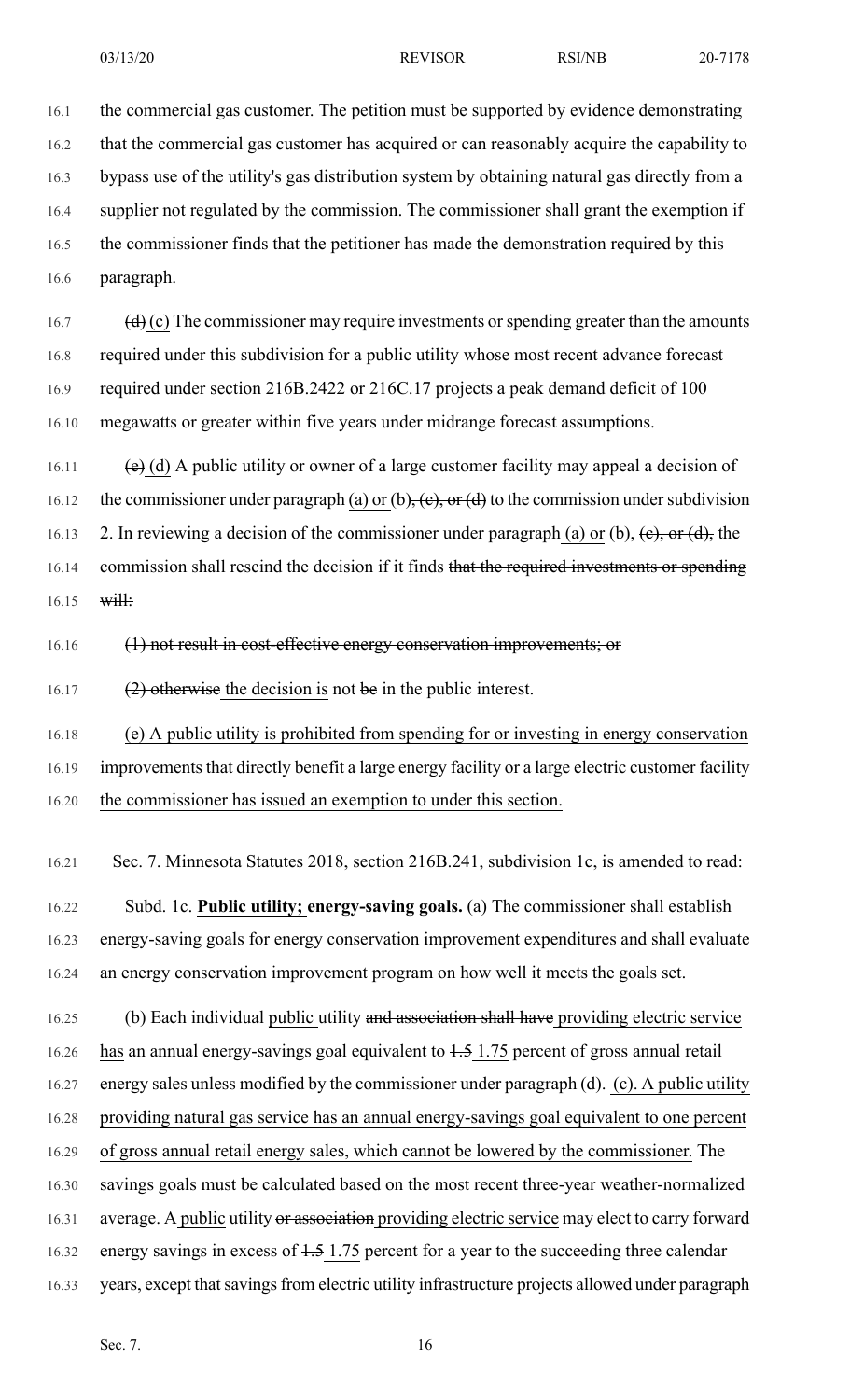- 03/13/20 REVISOR RSI/NB 20-7178
- 17.1 (d) may be carried forward for five years. A public utility providing natural gas service may 17.2 elect to carry forward energy savings in excess of one percent for a year to the succeeding
- 17.3 three calendar years. A particular energy savings can be used only for one year's goal.
- 17.4 (c) The commissioner must adopt a filing schedule that is designed to have all utilities 17.5 and associations operating under an energy-savings plan by calendar year 2010.
- 17.6  $(d)$  (c) In its energy conservation improvement and optimization plan filing, a public 17.7 utility or association may request the commissioner to adjust its annual energy-savings 17.8 percentage goal based on its historical conservation investment experience, customer class 17.9 makeup, load growth, a conservation potential study, or other factors the commissioner 17.10 determines warrants an adjustment. The commissioner may not approve a plan of a public 17.11 utility that provides for an annual energy-savings goal of less than one percent of gross 17.12 annual retail energy sales from energy conservation improvements.
- 17.13 (d) A public utility or association may include in its energy conservation and optimization 17.14 plan energy savings from electric utility infrastructure projects approved by the commission 17.15 under section 216B.1636 or waste heat recovery converted into electricity projects that may 17.16 count as energy savings in addition to a minimum energy-savings goal of at least one percent 17.17 for energy conservation improvements. Energy savings from electric utility infrastructure 17.18 projects, as defined in section 216B.1636, may be included in the energy conservation plan 17.19 of a municipal utility or cooperative electric association. Electric utility infrastructure projects 17.20 must The balance of energy savings contributing toward the annual energy savings goal 17.21 must be achieved by: (1) energy savings from additional energy conservation improvements; 17.22 or (2) electric utility infrastructure projects, as defined in section 216B.1636, subdivision 17.23 1, that result in increased energy efficiency greater than that which would have occurred 17.24 through normal maintenance activity.
- 17.25 (e) An energy-savings goal is not satisfied by attaining the revenue expenditure 17.26 requirements of subdivisions 1a and 1b, but can only be satisfied by meeting the 17.27 energy-savings goal established in this subdivision.
- 17.28  $(f)$  An association or (e) A public utility is not required to make energy conservation 17.29 investments to attain the energy-savings goals of this subdivision that are not cost-effective 17.30 even if the investment is necessary to attain the energy-savings goals. For the purpose of 17.31 this paragraph, in determining cost-effectiveness, the commissioner shall consider the costs 17.32 and benefits to ratepayers, the utility, participants, and society. In addition, the commissioner 17.33 shall consider the rate at which an association or municipal a public utility is increasing its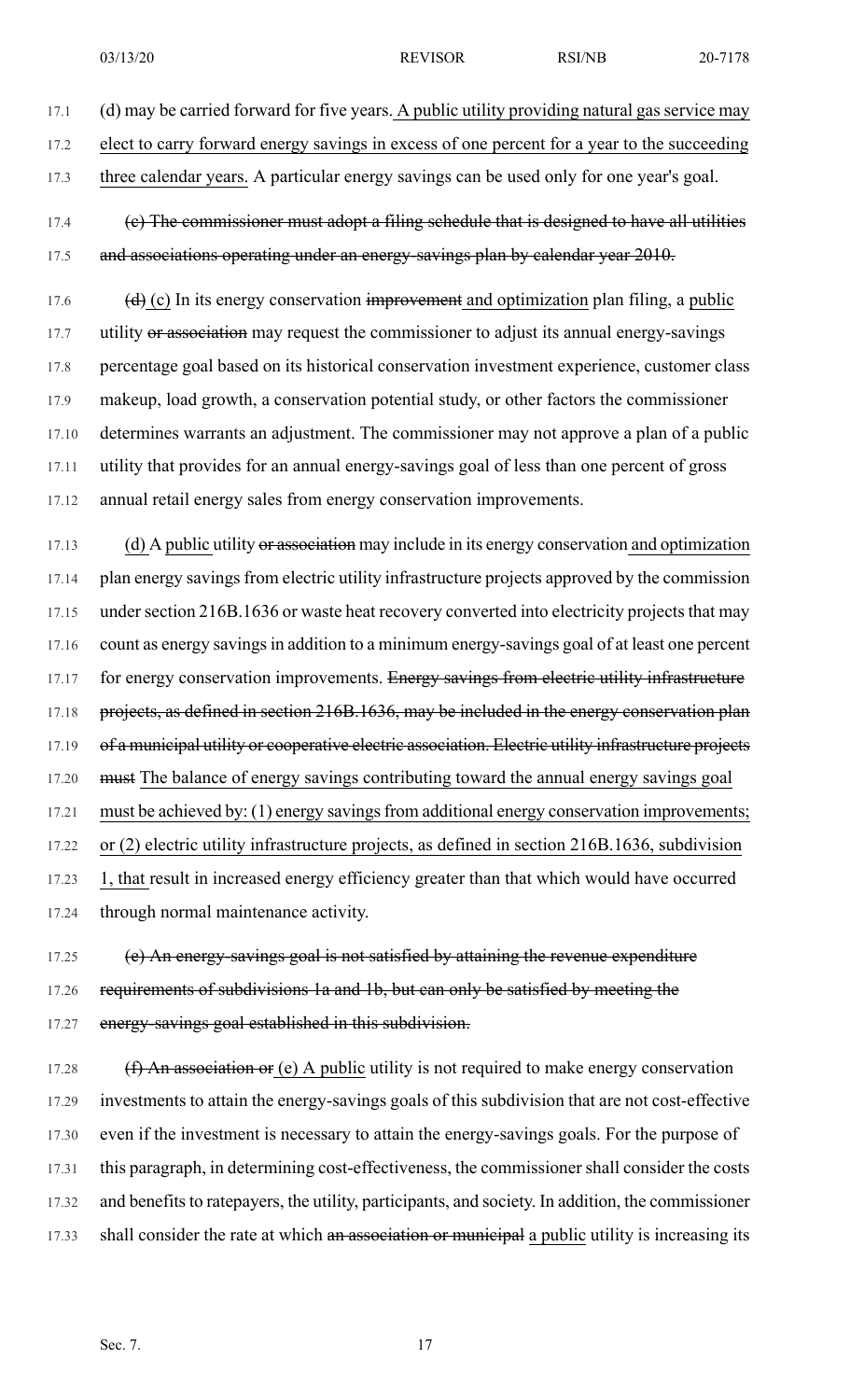03/13/20 REVISOR RSI/NB 20-7178

18.1 energy savings and its expenditures on energy conservation, as well as the public utility's 18.2 lifetime energy savings and cumulative energy savings.

18.3  $(g)$  (f) On an annual basis, the commissioner shall produce and make publicly available 18.4 a report on the annual energy and capacity savings and estimated carbon dioxide reductions 18.5 achieved by the energy conservation improvement programs under this section and section 18.6 216B.2403 for the two most recent years for which data is available. The report must also 18.7 include information regarding any annual energy sales or generation capacity increases 18.8 resulting from efficient fuel-switching improvements. The commissioner shall report on 18.9 program performance both in the aggregate and for each entity filing an energy conservation 18.10 improvement plan for approval or review by the commissioner, and must provide an estimate 18.11 for progress toward the statewide energy-savings goal under section 216B.2401. 18.12 (h) By January 15, 2010, the commissioner shall report to the legislature whether the

18.13 spending requirements under subdivisions 1a and 1b are necessary to achieve the

- 18.14 energy-savings goals established in this subdivision.
- 18.15 (i) This subdivision does not apply to:
- 18.16 (1) a cooperative electric association with fewer than 5,000 members;

18.17 (2) a municipal utility with fewer than 1,000 retail electric customers; or

18.18 (3) a municipal utility with less than 1,000,000,000 cubic feet in annual throughput sales 18.19 to retail natural gas customers.

18.20 Sec. 8. Minnesota Statutes 2018, section 216B.241, subdivision 1d, is amended to read:

18.21 Subd. 1d. **Technical assistance.** (a) The commissionershall evaluate energy conservation 18.22 improvement programs under this section and section 216B.2403 on the basis of 18.23 cost-effectiveness and the reliability of the technologies employed. The commissioner shall, 18.24 by order, establish, maintain, and update energy-savings assumptions that must be used 18.25 when filing energy conservation improvement programs. The department must track a public 18.26 utility's or consumer-owned utility's lifetime energy savings and cumulative lifetime energy 18.27 savings provided to the commissioner in plans submitted under this section. The 18.28 commissioner shall establish an inventory of the most effective energy conservation 18.29 programs, techniques, and technologies, and encourage all Minnesota utilities to implement 18.30 them, where appropriate, in their service territories. The commissioner shall describe these 18.31 programs in sufficient detail to provide a utility reasonable guidance concerning 18.32 implementation. The commissioner shall prioritize the opportunities in order of potential 18.33 energy savings and in order of cost-effectiveness. The commissioner may contract with a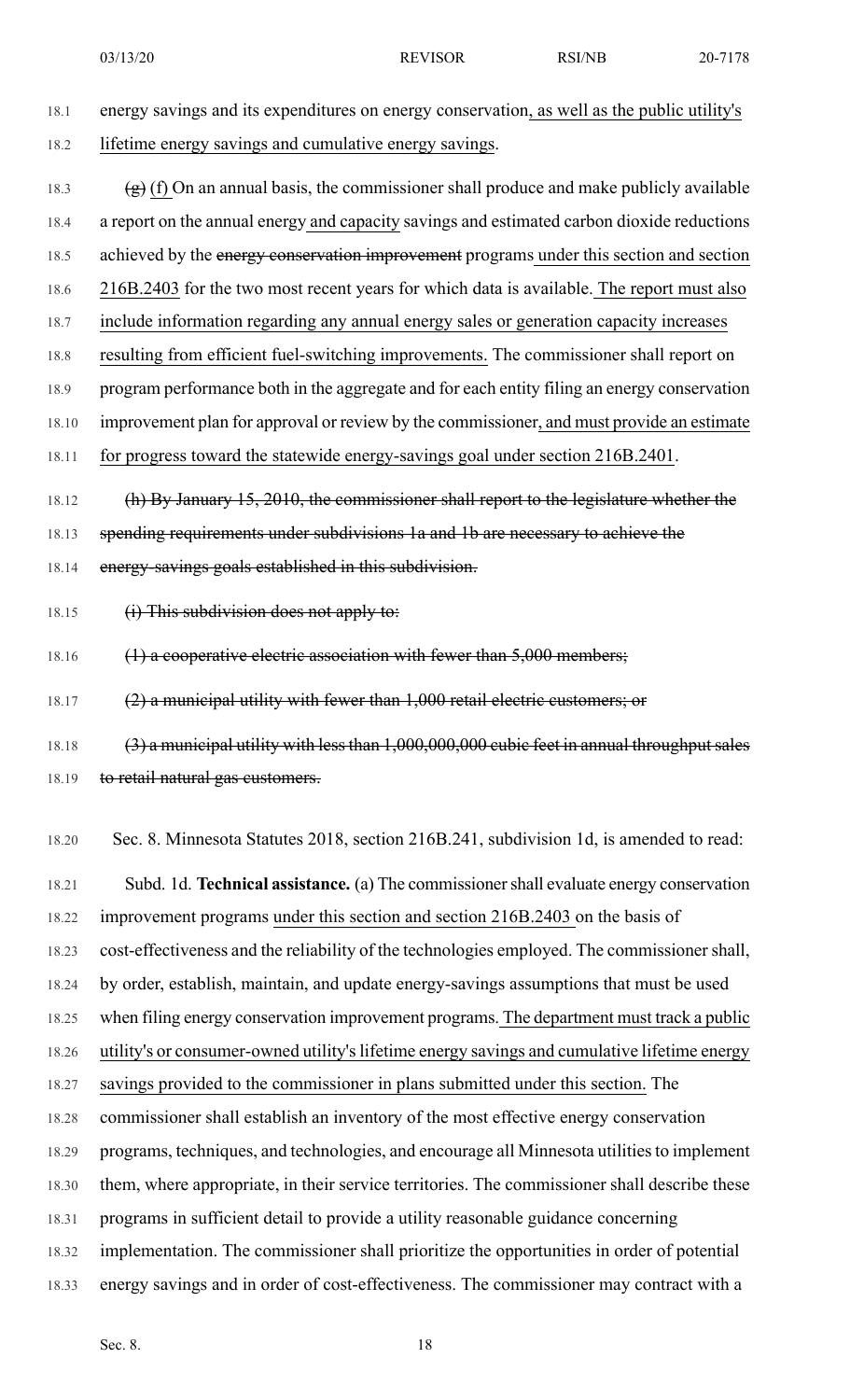19.1 third party to carry out any of the commissioner's duties under this subdivision, and to obtain 19.2 technical assistance to evaluate the effectiveness of any conservation improvement program. 19.3 The commissioner may assess up to \$850,000 annually for the purposes of this subdivision. 19.4 The assessments must be deposited in the state treasury and credited to the energy and 19.5 conservation account created under subdivision 2a. An assessment made under this 19.6 subdivision is not subject to the cap on assessments provided by section 216B.62, or any

19.7 other law.

19.8 (b) Of the assessment authorized under paragraph (a), the commissioner may expend 19.9 up to \$400,000 annually for the purpose of developing, operating, maintaining, and providing 19.10 technical support for a uniform electronic data reporting and tracking system available to 19.11 all utilities subject to this section, in order to enable accurate measurement of the cost and 19.12 energy savings of the energy conservation improvements required by this section. This 19.13 paragraph expires June 30, 2018. By March 15 of the year following the enactment of this 19.14 section, the commissioner must, by order, develop and publish technical information 19.15 necessary to evaluate whether deployment of a fuel-switching improvement meets the 19.16 criteria established under subdivision 11, paragraph (c), and section 216B.2403, subdivision 19.17 8, including the formula to account for the energy saved by a fuel-switching improvement 19.18 on a fuel-neutral basis. When developing the technical information under this paragraph, 19.19 the commissioner must work with interested stakeholders. The commissioner must update

- 19.20 the technical information as necessary.
- 19.21 Sec. 9. Minnesota Statutes 2018, section 216B.241, subdivision 1f, is amended to read:

19.22 Subd. 1f. **Facilities energy efficiency.** (a) The commissioner of administration and the 19.23 commissioner of commerce shall maintain and, as needed, revise the sustainable building 19.24 design guidelines developed under section 16B.325.

19.25 (b) The commissioner of administration and the commissioner of commerce shall maintain 19.26 and update the benchmarking tool developed under Laws 2001, chapter 212, article 1,section 19.27 3, so that all public buildings can use the benchmarking tool to maintain energy use 19.28 information for the purposes of establishing energy efficiency benchmarks, tracking building 19.29 performance, and measuring the results of energy efficiency and conservation improvements.

19.30 (c) The commissionershall require that utilitiesinclude in their conservation improvement 19.31 plans programs that facilitate professional engineering verification to qualify a building as 19.32 Energy Star-labeled, Leadership in Energy and Environmental Design (LEED) certified, or 19.33 Green Globes-certified. The state goal is to achieve certification of 1,000 commercial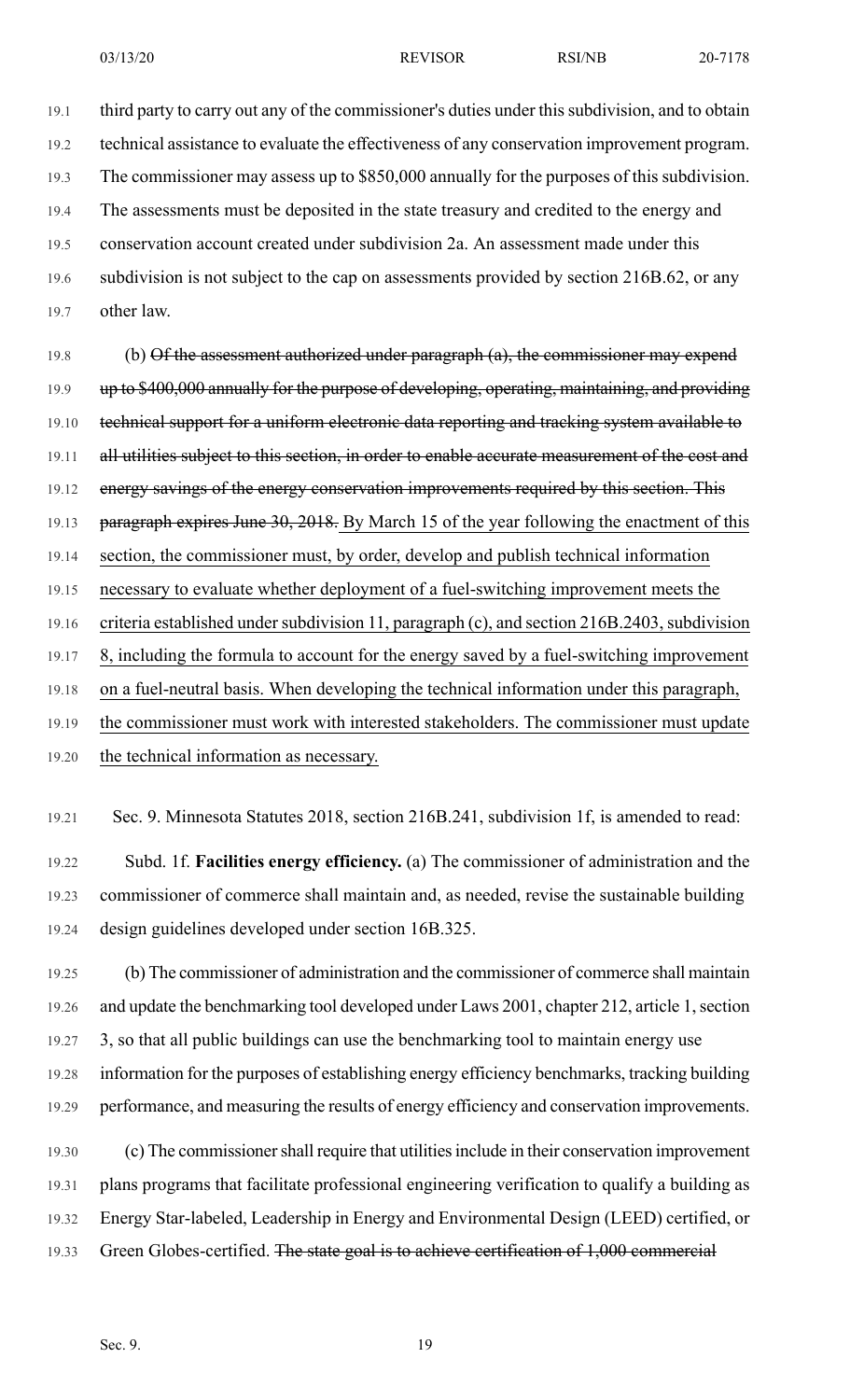20.1 buildings as Energy Star-labeled, and 100 commercial buildings as LEED-certified or Green 20.2 Globes-certified by December 31, 2010.

20.3 (d) The commissioner may assess up to \$500,000 annually for the purposes of this 20.4 subdivision. The assessments must be deposited in the state treasury and credited to the 20.5 energy and conservation account created under subdivision 2a. An assessment made under 20.6 this subdivision is not subject to the cap on assessments provided by section 216B.62, or 20.7 any other law.

20.8 Sec. 10. Minnesota Statutes 2018, section 216B.241, subdivision 2, is amended to read:

20.9 Subd. 2. **Programs Public utility; energy conservation and optimization plans.** (a) 20.10 The commissioner may require public utilities to make investments and expenditures in 20.11 energy conservation improvements, explicitly setting forth the interest rates, prices, and 20.12 terms under which the improvements must be offered to the customers. The required 20.13 programs must cover no more than a three-year period. Public utilities shall file energy 20.14 conservation improvement and optimization plans by June 1, on a schedule determined by 20.15 order of the commissioner, but at least every three years. As provided in subdivision 11, 20.16 plans may include programs for efficient fuel-switching improvements and load management. 20.17 An individual utility program may combine elements of energy conservation, load 20.18 management, or efficient fuel-switching. Plans received by a public utility by June 1 must 20.19 be approved or approved as modified by the commissioner by December 1 of that same 20.20 year. The plan must account for the lifetime energy savings and cumulative lifetime savings 20.21 under the plan. The commissioner shall evaluate the program on the basis of 20.22 cost-effectiveness and the reliability of technologies employed. The commissioner's order 20.23 must provide to the extent practicable for a free choice, by consumers participating in the 20.24 program, of the device, method, material, or project constituting the energy conservation 20.25 improvement and for a free choice of the seller, installer, or contractor of the energy 20.26 conservation improvement, provided that the device, method, material, or project seller, 20.27 installer, or contractor is duly licensed, certified, approved, or qualified, including under 20.28 the residential conservation services program, where applicable.

20.29 (b) The commissioner may require a utility subject to subdivision 1c to make an energy 20.30 conservation improvement investment or expenditure whenever the commissioner finds 20.31 that the improvement will result in energy savings at a total cost to the utility less than the 20.32 cost to the utility to produce or purchase an equivalent amount of new supply of energy. 20.33 The commissioner shall nevertheless ensure that every public utility operate one or more 20.34 programs under periodic review by the department.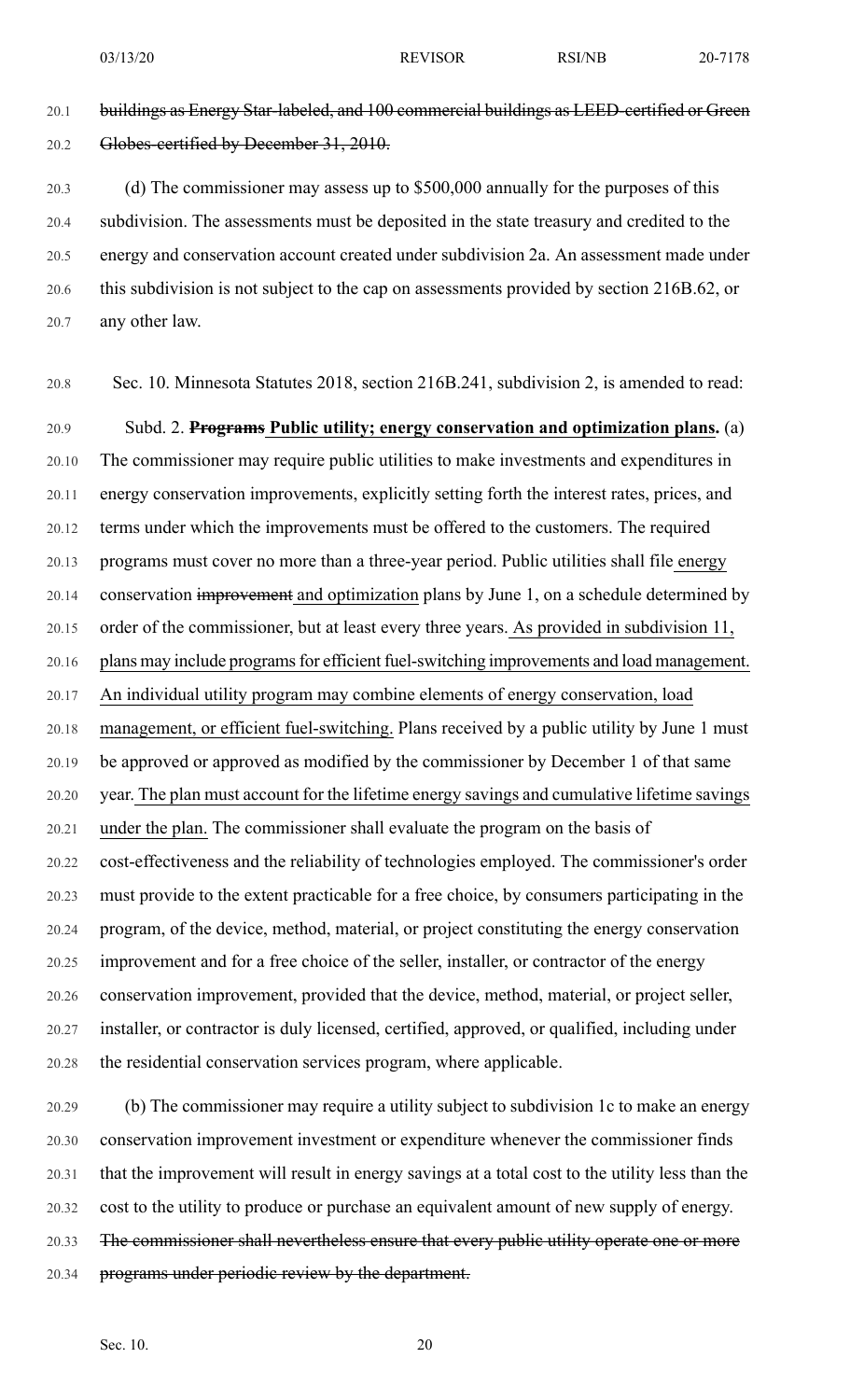21.1 (c) Each public utility subject to this subdivision  $\frac{1}{2}$  may spend and invest annually up 21.2 to ten percent of the total amount required to be spent and invested on energy conservation 21.3 improvements under this section by the utility on research and development projects that 21.4 meet the definition of energy conservation improvement in subdivision 1 and that are funded 21.5 directly by the public utility.

21.6 (d) A public utility may not spend for or invest in energy conservation improvements 21.7 that directly benefit a large energy facility or a large electric customer facility for which the 21.8 commissioner has issued an exemption pursuant to subdivision 1a, paragraph (b). The 21.9 commissioner shall consider and may require a public utility to undertake a program 21.10 suggested by an outside source, including a political subdivision, a nonprofit corporation, 21.11 or community organization.

21.12 (e) A utility, a political subdivision, or a nonprofit or community organization that has 21.13 suggested a program, the attorney general acting on behalf of consumers and small business 21.14 interests, or a utility customer that has suggested a program and is not represented by the 21.15 attorney general under section 8.33 may petition the commission to modify or revoke a 21.16 department decision under this section, and the commission may do so if it determines that 21.17 the program is not cost-effective, does not adequately address the residential conservation 21.18 improvement needs of low-income persons, has a long-range negative effect on one or more 21.19 classes of customers, or is otherwise not in the public interest. The commission shall reject 21.20 a petition that, on its face, fails to make a reasonable argument that a program is not in the 21.21 public interest.

21.22 (f) The commissioner may order a public utility to include, with the filing of the utility's 21.23 annual status report, the results of an independent audit of the utility's conservation 21.24 improvement programs and expenditures performed by the department or an auditor with 21.25 experience in the provision of energy conservation and energy efficiency services approved 21.26 by the commissioner and chosen by the utility. The audit must specify the energy savings 21.27 or increased efficiency in the use of energy within the service territory of the utility that is 21.28 the result of the spending and investments. The audit must evaluate the cost-effectiveness 21.29 of the utility's conservation programs.

21.30  $(g)$  A gas utility may not spend for or invest in energy conservation improvements that 21.31 directly benefit a large customer facility or commercial gas customer facility for which the 21.32 commissioner has issued an exemption pursuant to subdivision 1a, paragraph  $(b)$ ,  $(c)$ , or 21.33 (e). The commissioner shall consider and may require a utility to undertake a program 21.34 suggested by an outside source, including a political subdivision, a nonprofit corporation, 21.35 or a community organization.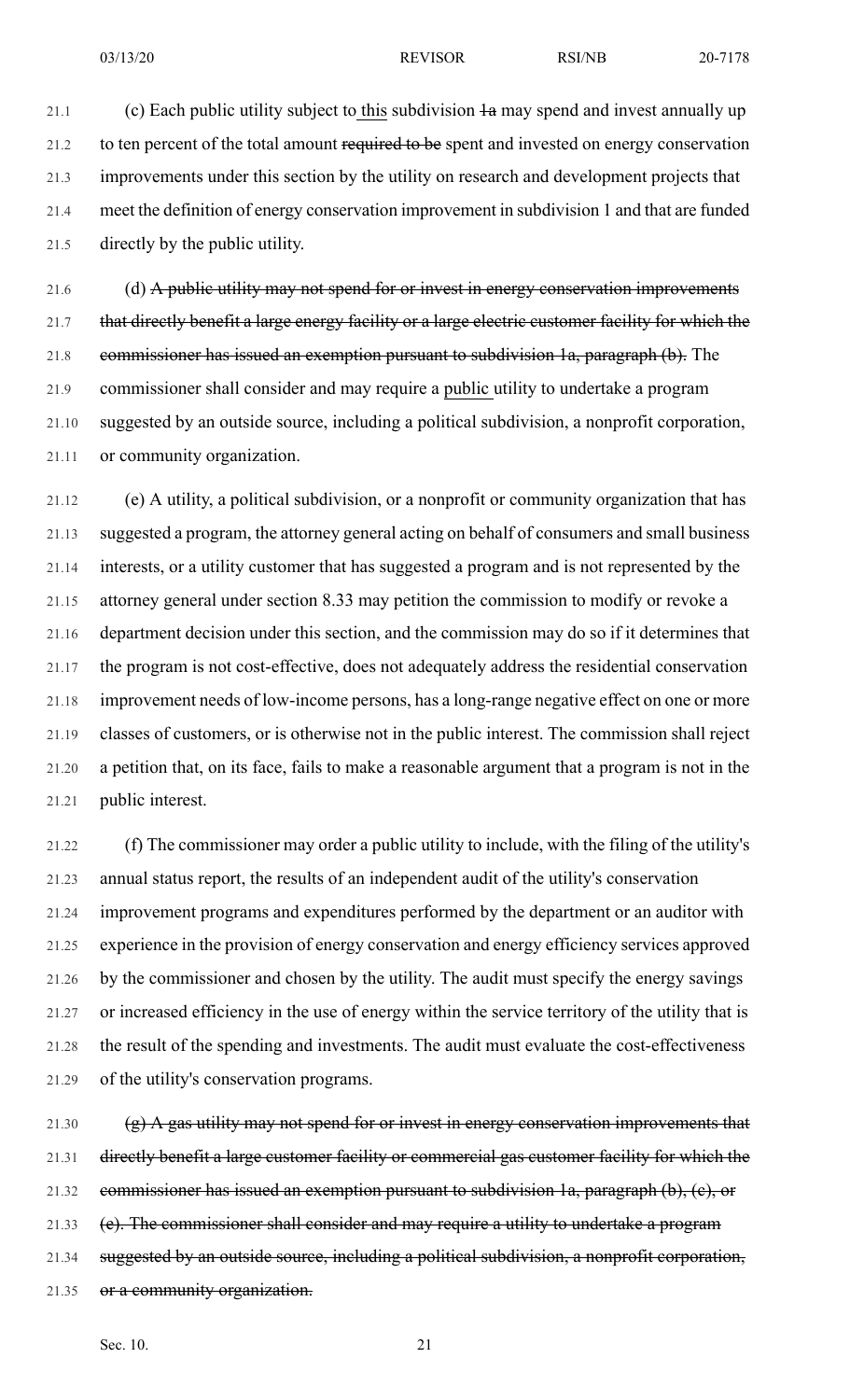22.1 (g) The energy conservation and optimization plan for each public utility subject to this 22.2 section must include activities to improve energy efficiency in public schools served by the 22.3 utility. At a minimum, the efficiency in schools component must consist of programs to 22.4 update lighting in schools, update heating and cooling systems in schools, provide for 22.5 building recommissioning, provide building operator training, and provide opportunities to 22.6 educate students, teachers, and staff regarding energy efficiency measures implemented at 22.7 the school.

22.8 Sec. 11. Minnesota Statutes 2018, section 216B.241, subdivision 2b, is amended to read: 22.9 Subd. 2b. **Recovery of expenses.** The commission shall allow a public utility to recover 22.10 expenses resulting from a an energy conservation improvement program required and 22.11 optimization plan approved by the department under this section and contributions and 22.12 assessments to the energy and conservation account, unless the recovery would be 22.13 inconsistent with a financial incentive proposal approved by the commission. The commission 22.14 shall allow a cooperative electric association subject to rate regulation under section 22.15 216B.026, to recover expenses resulting from energy conservation improvement programs, 22.16 load management programs, and assessments and contributions to the energy and 22.17 conservation account unless the recovery would be inconsistent with a financial incentive 22.18 proposal approved by the commission. In addition, a public utility may file annually, or the 22.19 Public Utilities Commission may require the utility to file, and the commission may approve, 22.20 rate schedules containing provisions for the automatic adjustment of charges for utility 22.21 service in direct relation to changes in the expenses of the utility for real and personal 22.22 property taxes, fees, and permits, the amounts of which the utility cannot control. A public 22.23 utility is eligible to file for adjustment for real and personal property taxes, fees, and permits 22.24 under this subdivision only if, in the year previous to the year in which it files for adjustment, 22.25 it has spent or invested at least 1.75 percent of its gross revenues from provision of electric 22.26 service, excluding gross operating revenues from electric service provided in the state to 22.27 large electric customer facilities for which the commissioner has issued an exemption under 22.28 subdivision 1a, paragraph (b), and 0.6 percent of its gross revenues from provision of gas 22.29 service, excluding gross operating revenues from gas services provided in the state to large 22.30 electric customer facilities for which the commissioner has issued an exemption under 22.31 subdivision 1a, paragraph (b), for that year for energy conservation improvements under 22.32 this section.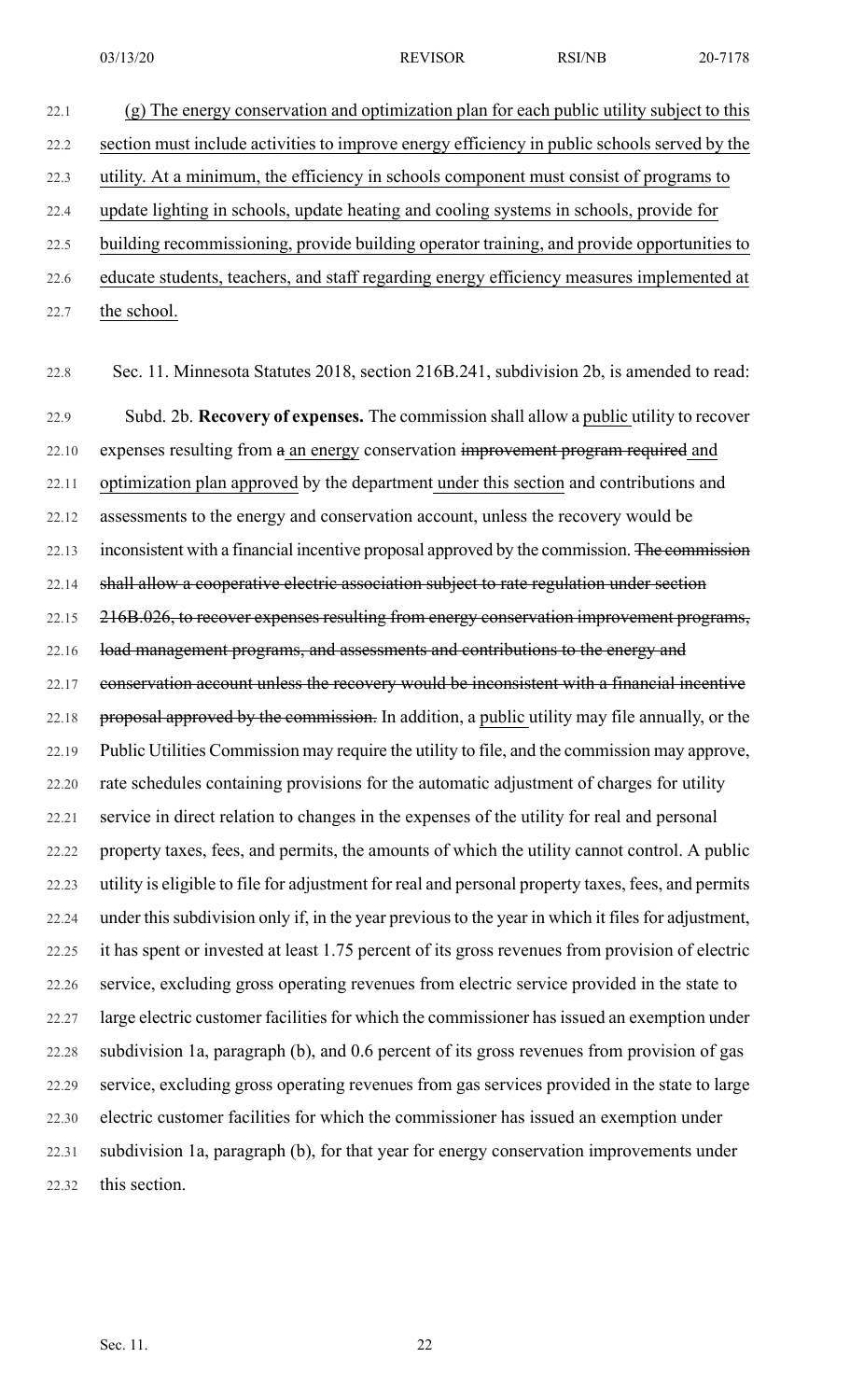23.1 Sec. 12. Minnesota Statutes 2018, section 216B.241, subdivision 3, is amended to read:

23.2 Subd. 3. **Ownership of energy conservation improvement.** An A preweatherization 23.3 measure or energy conservation improvement made to or installed in a building in accordance 23.4 with this section, except systems owned by the utility and designed to turn off, limit, or vary 23.5 the delivery of energy, are the exclusive property of the owner of the building except to the 23.6 extent that the improvement is subjected to a security interest in favor of the utility in case 23.7 of a loan to the building owner. The utility has no liability for loss, damage or injury caused 23.8 directly or indirectly by  $\theta$  an a preweatherization measure or energy conservation improvement 23.9 except for negligence by the utility in purchase, installation, or modification of the product.

23.10 Sec. 13. Minnesota Statutes 2018, section 216B.241, subdivision 5, is amended to read:

23.11 Subd. 5. **Efficient lighting program.** (a) Each public utility, cooperative electric 23.12 association, and municipal utility that provides electric service to retail customers and is 23.13 subject to subdivision 1c shall include as part of its conservation improvement activities a 23.14 program to strongly encourage the use of fluorescent and high-intensity discharge lamps 23.15 LEDs. The program must include at least a public information campaign to encourage use 23.16 of the lamps LEDs and proper management of spent lamps and LEDs by all customer 23.17 classifications.

23.18 (b) A public utility that provides electric service at retail to 200,000 or more customers 23.19 shall establish, either directly or through contracts with other persons, including lamp 23.20 manufacturers, distributors, wholesalers, and retailers and local government units, a system 23.21 to collect for delivery to a reclamation or recycling facility spent fluorescent and 23.22 high-intensity discharge lamps from households and from small businesses as defined in 23.23 section 645.445 that generate an average of fewer than ten spent lamps per year.

23.24 (c) A collection system must include establishing reasonably convenient locations for 23.25 collecting spent lamps from households and financial incentives sufficient to encourage 23.26 spent lamp generators to take the lamps to the collection locations. Financial incentives may 23.27 include coupons for purchase of new fluorescent or high-intensity discharge lamps, a cash 23.28 back system, or any other financial incentive or group of incentives designed to collect the 23.29 maximum number of spent lamps from households and small businesses that is reasonably 23.30 feasible.

23.31 (d) A public utility that provides electric service at retail to fewer than 200,000 customers, 23.32 a cooperative electric association, or a municipal utility that provides electric service at 23.33 retail to customers may establish a collection system under paragraphs (b) and (c) as part 23.34 of conservation improvement activities required under this section.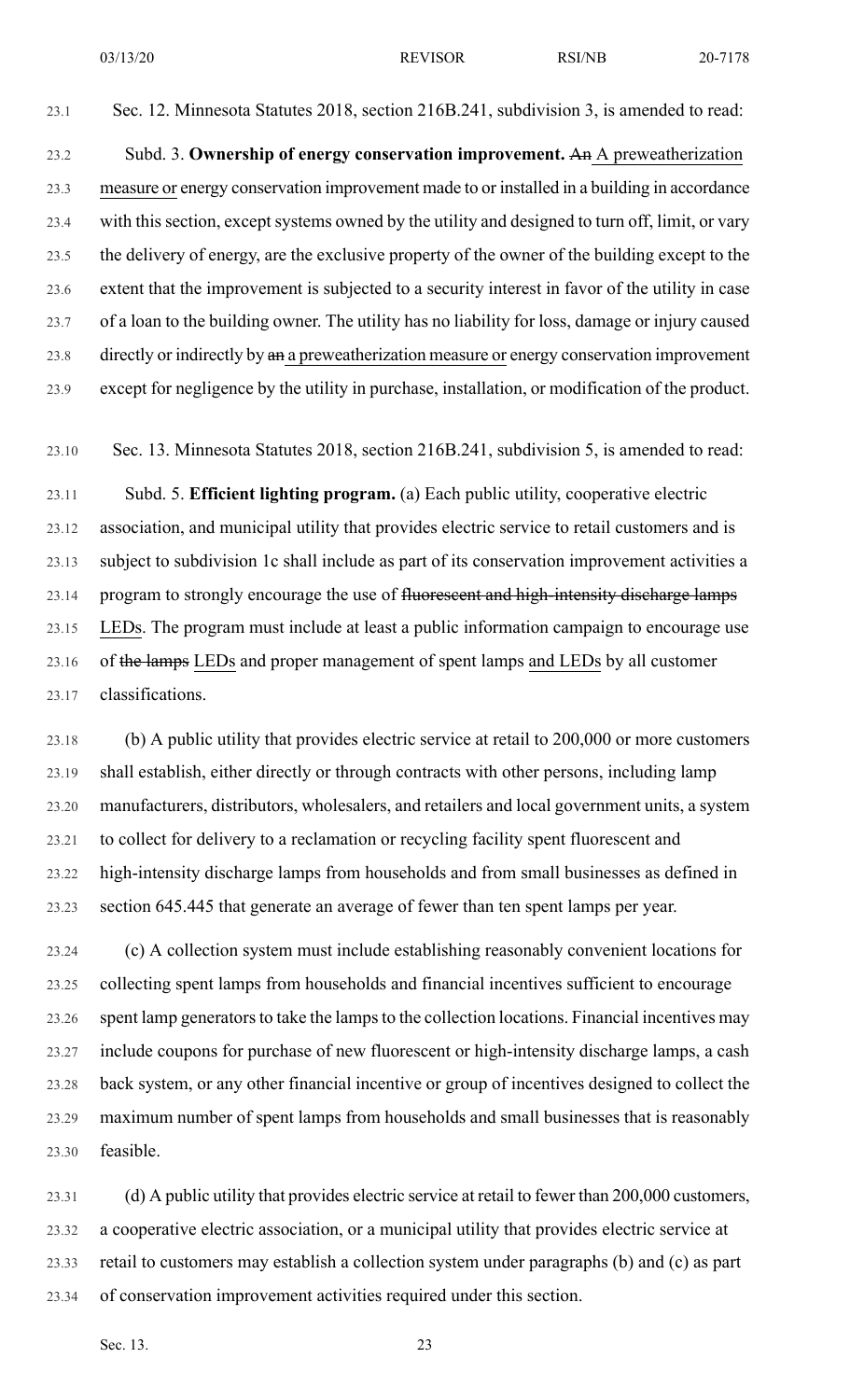24.1 (e) The commissioner of the Pollution Control Agency may not, unless clearly required 24.2 by federal law, require a public utility, cooperative electric association, or municipality that 24.3 establishes a household fluorescent and high-intensity discharge lamp collection system 24.4 under thissection to manage the lamps as hazardous waste aslong asthe lamps are managed 24.5 to avoid breakage and are delivered to a recycling or reclamation facility that removes 24.6 mercury and other toxic materials contained in the lamps prior to placement of the lamps 24.7 in solid waste.

24.8 (f) If a public utility, cooperative electric association, or municipal utility contracts with 24.9 a local government unit to provide a collection system under this subdivision, the contract 24.10 must provide for payment to the local government unit of all the unit's incremental costs of 24.11 collecting and managing spent lamps.

24.12 (g) All the costsincurred by a public utility, cooperative electric association, or municipal 24.13 utility for promotion and collection of fluorescent and high-intensity discharge lamps under 24.14 this subdivision are conservation improvement spending under this section.

24.15 (h) For the purposes of this section, "LED" means a light-emitting diode bulb or lighting 24.16 product.

24.17 Sec. 14. Minnesota Statutes 2018, section 216B.241, subdivision 7, is amended to read:

24.18 Subd. 7. **Low-income programs.** (a) The commissioner shall ensure that each public 24.19 utility and association subject to subdivision 1c provides low-income energy conservation 24.20 programs to low-income households. When approving spending and energy-savings goals 24.21 for low-income programs, the commissionershall consider historic spending and participation 24.22 levels, energy savings for low-income programs, and the number of low-income persons 24.23 residing in the utility's service territory. A municipal utility that furnishes gas service must 24.24 spend at least  $0.2$  percent, and a public utility furnishing gas service must spend at least  $0.4$ 24.25 0.8 percent, of its most recent three-year average gross operating revenue from residential 24.26 customers in the state on low-income programs. A public utility or association that furnishes 24.27 electric service must spend at least  $0.1$  0.4 percent of its gross operating revenue from 24.28 residential customers in the state on low-income programs. For a generation and transmission 24.29 cooperative association, this requirement shall apply to each association's members' aggregate 24.30 gross operating revenue from sale of electricity to residential customers in the state.

24.31 Beginning in 2010, A utility or association that furnishes electric service must spend 0.2

24.32 percent of its gross operating revenue from residential customers in the state on low-income

24.33 programs.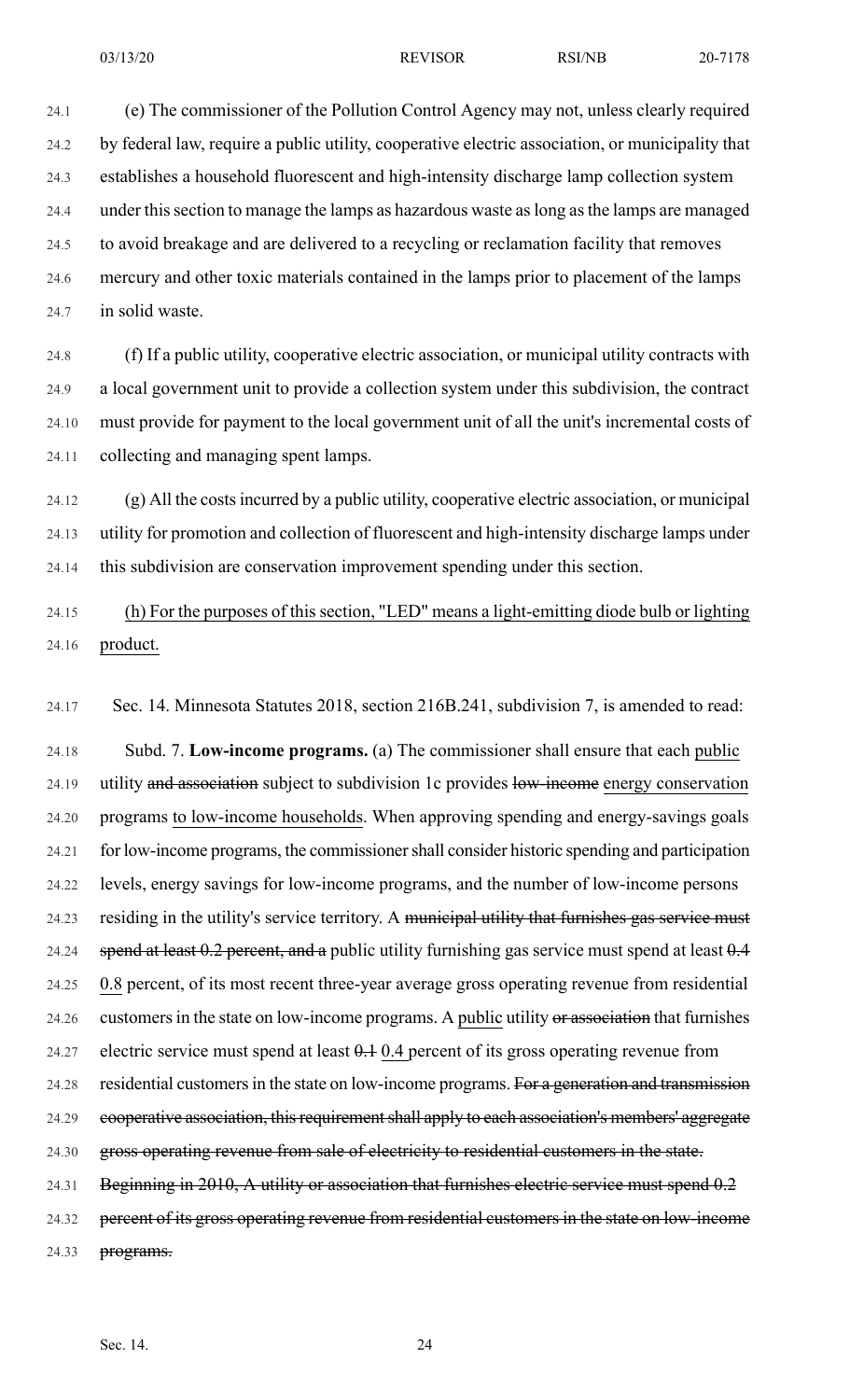$25.1$  (b) To meet the requirements of paragraph (a), a public utility or association may 25.2 contribute money to the energy and conservation account. An energy conservation 25.3 improvement plan must state the amount, if any, of low-income energy conservation 25.4 improvement funds the public utility or association will contribute to the energy and 25.5 conservation account. Contributions must be remitted to the commissioner by February 1 25.6 of each year.

25.7 (c) The commissionershall establish low-income programsto utilize money contributed 25.8 to the energy and conservation account under paragraph (b). In establishing low-income 25.9 programs, the commissioner shall consult political subdivisions, utilities, and nonprofit and 25.10 community organizations, especially organizations engaged in providing energy and 25.11 weatherization assistance to low-income persons households. Money contributed to the 25.12 energy and conservation account under paragraph (b) must provide programs for low-income 25.13 persons households, including low-income renters, in the service territory of the public 25.14 utility or association providing the money. The commissioner shall record and report 25.15 expenditures and energy savings achieved as a result of low-income programs funded 25.16 through the energy and conservation account in the report required under subdivision 1c, 25.17 paragraph (g). The commissioner may contract with a political subdivision, nonprofit or 25.18 community organization, public utility, municipality, or cooperative electric association to 25.19 implement low-income programs funded through the energy and conservation account.

25.20 (d) A public utility or association may petition the commissioner to modify its required 25.21 spending under paragraph (a) if the utility or association and the commissioner have been 25.22 unable to expend the amount required under paragraph (a) for three consecutive years.

25.23 (e) The commissioner must develop and establish guidelines to determine the eligibility

25.24 of multifamily buildings for low-income programs. Notwithstanding the definition of

25.25 low-income household in section 216B.2402, for purposes of determining the eligibility of

25.26 multifamily buildings for low-income programs, a utility or association may apply the most

25.27 recent guidelines published by the department. The commissioner must convene a stakeholder

25.28 group to review and update guidelines by July 1, 2021, and at least once every five years

- 25.29 thereafter. The stakeholder group must include but is not limited to stakeholders
- 25.30 representative of public utilities as defined in section 216B.02, subdivision 4; municipal,

25.31 electric, or gas utilities; electric or gas cooperative associations; multifamily housing owners

25.32 and developers; and low-income advocates.

- 25.33 (f) Up to 15 percent of a public utility's spending on low-income programs may be spent
- 25.34 on preweatherization measures. For purposes of this section and section 216B.241,
- 25.35 subdivision 3, "preweatherization measure" means an improvement that is necessary to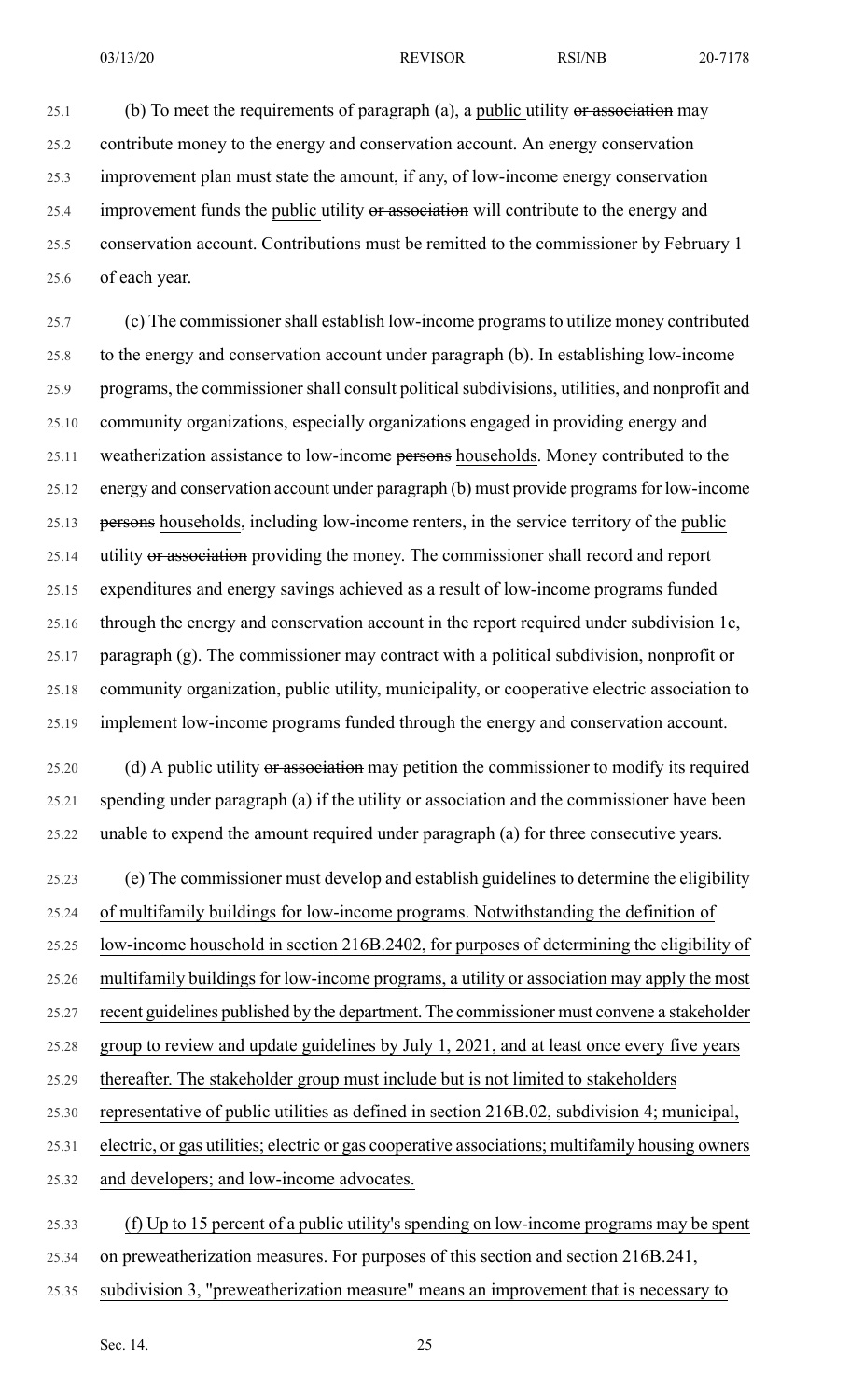- 26.1 allow energy conservation improvements to be installed in a home. A utility is prohibited 26.2 from claiming energy savings from preweatherization measures toward the utility's energy 26.3 savings goal.
- 26.4 (g) The commissioner must, by order, establish a list of qualifying preweatherization 26.5 measures eligible for inclusion in low-income programs no later than March 15 of the year 26.6 following enactment of this section.
- 26.7 (h) A Healthy AIR (Asbestos Insulation Removal) account is established as a separate 26.8 account in the special revenue fund in the state treasury. A public utility may elect to 26.9 contribute money to the Healthy AIR account to provide preweatherization measures to 26.10 households eligible for weatherization assistance under section 216C.264. Remediation 26.11 activities must be executed in conjunction with federal weatherization assistance program 26.12 services. Money contributed to the fund counts toward: (1) the minimum low-income 26.13 spending requirement in paragraph (a); and (2) the cap on preweatherization measures under 26.14 this paragraph. Money in the account is annually appropriated to the commissioner of 26.15 commerce to pay for Healthy AIR-related activities.
- 26.16  $\left(e\right)$  (g) The costs and benefits associated with any approved low-income gas or electric 26.17 conservation improvement program that is not cost-effective when considering the costs 26.18 and benefits to the utility may, at the discretion of the utility, be excluded from the calculation 26.19 of net economic benefits for purposes of calculating the financial incentive to the utility. 26.20 The energy and demand savings may, at the discretion of the utility, be applied toward the 26.21 calculation of overall portfolio energy and demand savings for purposes of determining 26.22 progress toward annual goals and in the financial incentive mechanism.
- 26.23 Sec. 15. Minnesota Statutes 2018, section 216B.241, is amended by adding a subdivision 26.24 to read:

### 26.25 Subd. 11. **Programs for efficient fuel-switching improvements and load**

26.26 **management.** (a) A public utility subject to this section may include in its plan required

- 26.27 under subdivision 2 programs for (1) efficient fuel-switching improvements and load
- 26.28 management, or (2) combinations of energy conservation improvements, fuel-switching
- 26.29 improvements, and load management. For each program, the utility must provide proposed
- 26.30 budgets, cost-effectiveness analyses, and estimated net energy and demand savings.
- 26.31 (b) The department may approve proposed programs for efficient fuel-switching
- 26.32 improvements if it finds the improvements meet the requirements of paragraph (e). For
- 26.33 improvements requiring the deployment of electric technologies, the department must also
- 26.34 consider whether the fuel-switching improvement can be operated in a manner that facilitates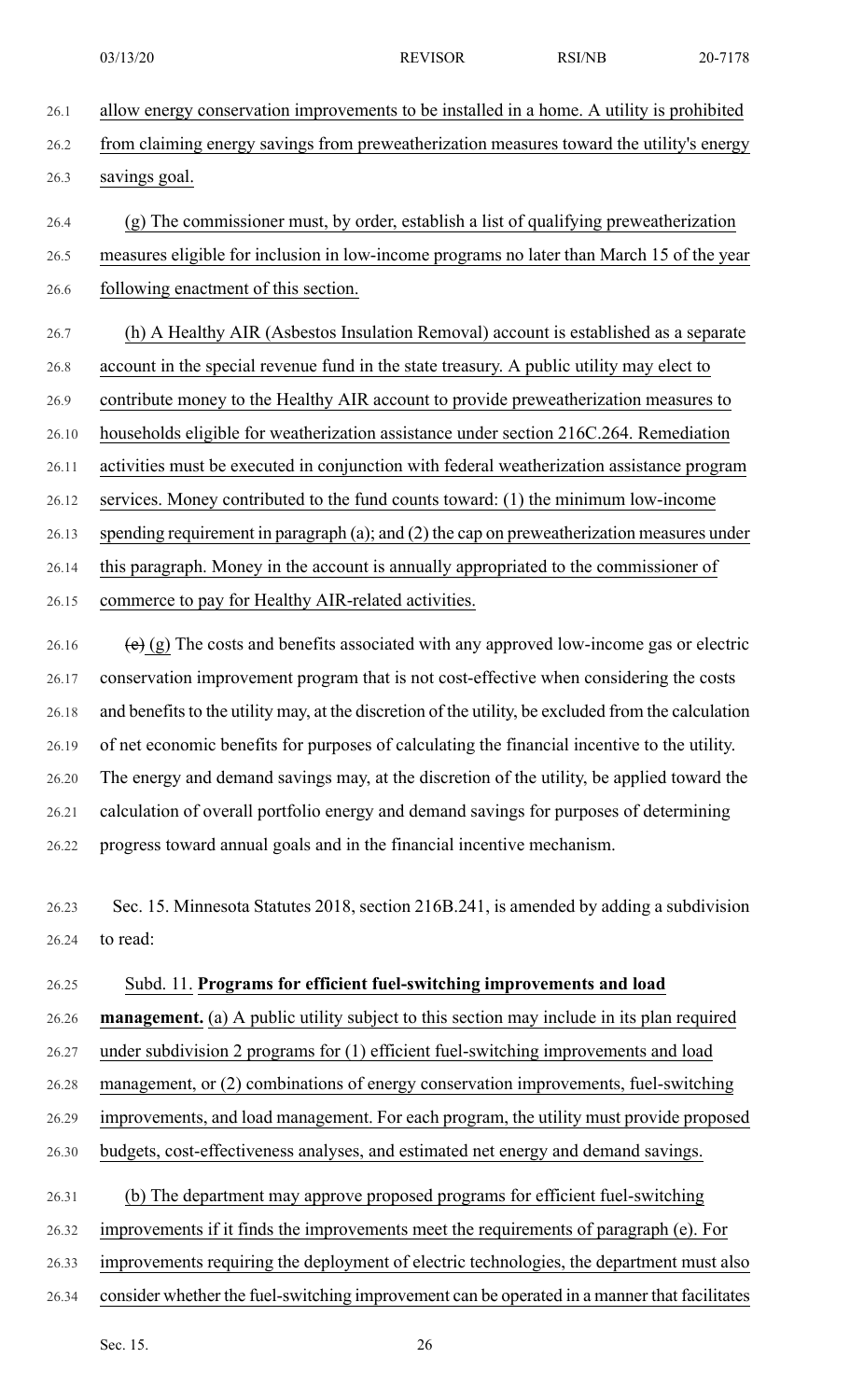27.1 the integration of variable renewable energy into the electric system. The net benefits from 27.2 an efficient fuel-switching improvement that isintegrated with an energy efficiency program 27.3 approved under this section may be counted toward the net benefits of the energy efficiency 27.4 program, provided the department finds the primary purpose and effect of the program is 27.5 energy efficiency. 27.6 (c) The department may approve a proposed program in load management if it finds the 27.7 program investment is cost-effective after considering the costs and benefits of the proposed 27.8 investment to ratepayers, the utility, participants, and society. The net benefits from a load 27.9 management activity that is integrated with an energy efficiency program approved under 27.10 this section may be counted toward the net benefits of the energy efficiency program, 27.11 provided the department finds the primary purpose and effect of the program is energy 27.12 efficiency. 27.13 (d) The commission may permit a public utility to file rate schedules that provide for 27.14 annual cost recovery for efficient fuel-switching improvements and cost-effective load 27.15 management programs approved by the department, including reasonable and prudent costs 27.16 to implement and promote programs approved under this subdivision. The commission may 27.17 approve, modify, or reject a proposal made by the department or a utility for an incentive 27.18 plan to encourage investments in load management programs, applying the considerations 27.19 established under section 216B.16, subdivision 6c, paragraphs (b) and (c). The commission 27.20 must not approve a financial incentive to encourage efficient fuel-switching programs. The 27.21 commission may structure an incentive plan to encourage cost-effective load management 27.22 programs as a regulatory asset on which a public utility could earn a rate of return. A utility 27.23 is not eligible for a financial incentive under this subdivision in any year the utility does 27.24 not achieve its minimum energy-savings goal. 27.25 (e) A fuel-switching improvement is deemed efficient if, applying the technical criteria 27.26 established under section 216B.241, subdivision 1d, paragraph (b), the improvement meets 27.27 the following criteria, relative to the fuel that is being displaced: 27.28 (1) results in a net reduction in the amount of source energy consumed for a particular 27.29 use, measured on a fuel-neutral basis; 27.30 (2) results in a net reduction of statewide greenhouse gas emissions as defined in section 27.31 216H.01,subdivision 2, over the lifetime of the improvement. For an efficient fuel-switching 27.32 improvement installed by an electric utility, the change in emissions must be measured 27.33 based on the hourly emission profile of the electric utility, using the hourly emissions profile 27.34 in the most recent resource plan approved by the commission under section 216B.2422;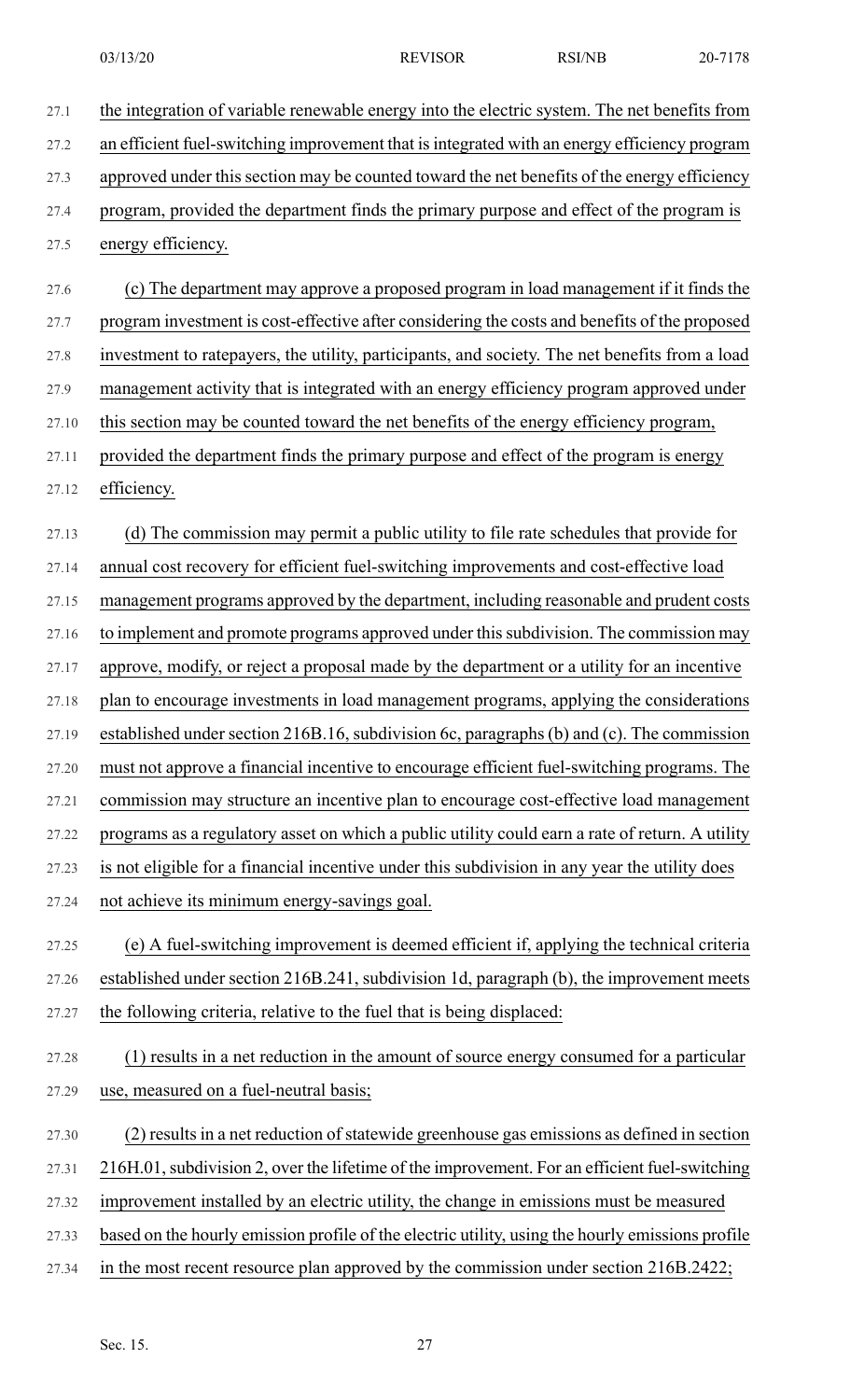| 28.1 | (3) is cost-effective, considering the costs and benefits from the perspective of the utility, |
|------|------------------------------------------------------------------------------------------------|
| 28.2 | participants, and society; and                                                                 |
| 28.3 | (4) is installed and operated in a manner that improves the utility's system load factor.      |
| 28.4 | (f) For purposes of this subdivision, "source energy" means the total amount of primary        |
| 28.5 | energy required to deliver energy services, adjusted for conversion losses from fossil fuel    |
| 28.6 | combustion for electricity generation and transportation losses from transmission and          |
| 28.7 | distribution.                                                                                  |
|      |                                                                                                |
| 28.8 | Sec. 16. REPEALER.                                                                             |
| 28.9 | Minnesota Statutes 2018, section 216B.241, subdivisions 1, 2c, and 4, are repealed.            |

- 28.10 Sec. 17. **EFFECTIVE DATE.**
- 28.11 Sections 1 to 16 are effective the day following final enactment.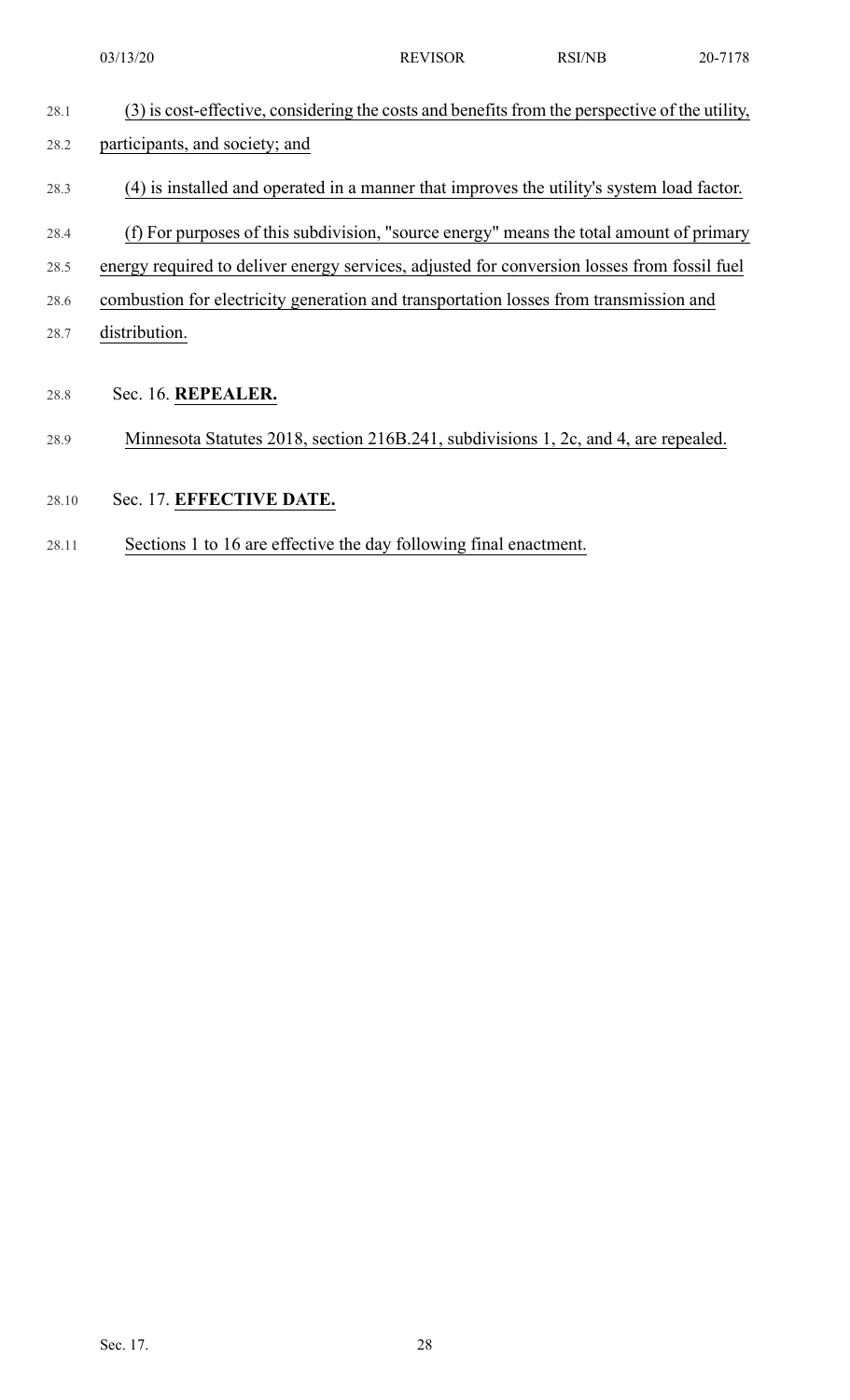#### APPENDIX Repealed Minnesota Statutes: 20-7178

#### **216B.241 ENERGY CONSERVATION IMPROVEMENT.**

Subdivision 1. **Definitions.** For purposes of this section and section 216B.16, subdivision 6b, the terms defined in this subdivision have the meanings given them.

(a) "Commission" means the Public Utilities Commission.

(b) "Commissioner" means the commissioner of commerce.

(c) "Department" means the Department of Commerce.

(d) "Energy conservation" means demand-side management of energy supplies resulting in a net reduction in energy use. Load management that reduces overall energy use is energy conservation.

(e) "Energy conservation improvement" means a project that results in energy efficiency or energy conservation. Energy conservation improvement may include waste heat that is recovered and converted into electricity, but does not include electric utility infrastructure projects approved by the commission under section 216B.1636. Energy conservation improvement also includes waste heat recovered and used as thermal energy.

(f) "Energy efficiency" means measures or programs, including energy conservation measures or programs, that target consumer behavior, equipment, processes, or devices designed to produce either an absolute decrease in consumption of electric energy or natural gas or a decrease in consumption of electric energy or natural gas on a per unit of production basis without a reduction in the quality or level of service provided to the energy consumer.

(g) "Gross annual retail energy sales" means annual electric sales to all retail customers in a utility's or association's Minnesota service territory or natural gas throughput to all retail customers, including natural gas transportation customers, on a utility's distribution system in Minnesota. For purposes of this section, gross annual retail energy sales exclude:

(1) gas sales to:

(i) a large energy facility;

(ii) a large customer facility whose natural gas utility has been exempted by the commissioner under subdivision 1a, paragraph (b), with respect to natural gas sales made to the large customer facility; and

(iii) a commercial gas customer facility whose natural gas utility has been exempted by the commissioner under subdivision 1a, paragraph (c), with respect to natural gas sales made to the commercial gas customer facility; and

(2) electric sales to a large customer facility whose electric utility has been exempted by the commissioner under subdivision 1a, paragraph (b), with respect to electric sales made to the large customer facility.

(h) "Investments and expenses of a public utility" includes the investments and expenses incurred by a public utility in connection with an energy conservation improvement, including but not limited to:

(1) the differential in interest cost between the market rate and the rate charged on a no-interest or below-market interest loan made by a public utility to a customer for the purchase or installation of an energy conservation improvement;

(2) the difference between the utility's cost of purchase or installation of energy conservation improvements and any price charged by a public utility to a customer for such improvements.

(i) "Large customer facility" means all buildings, structures, equipment, and installations at a single site that collectively (1) impose a peak electrical demand on an electric utility's system of not less than 20,000 kilowatts, measured in the same way as the utility that serves the customer facility measures electrical demand for billing purposes or (2) consume not less than 500 million cubic feet of natural gas annually. In calculating peak electrical demand, a large customer facility may include demand offset by on-site cogeneration facilities and, if engaged in mineral extraction, may aggregate peak energy demand from the large customer facility's mining and processing operations.

(j) "Large energy facility" has the meaning given it in section 216B.2421, subdivision 2, clause (1).